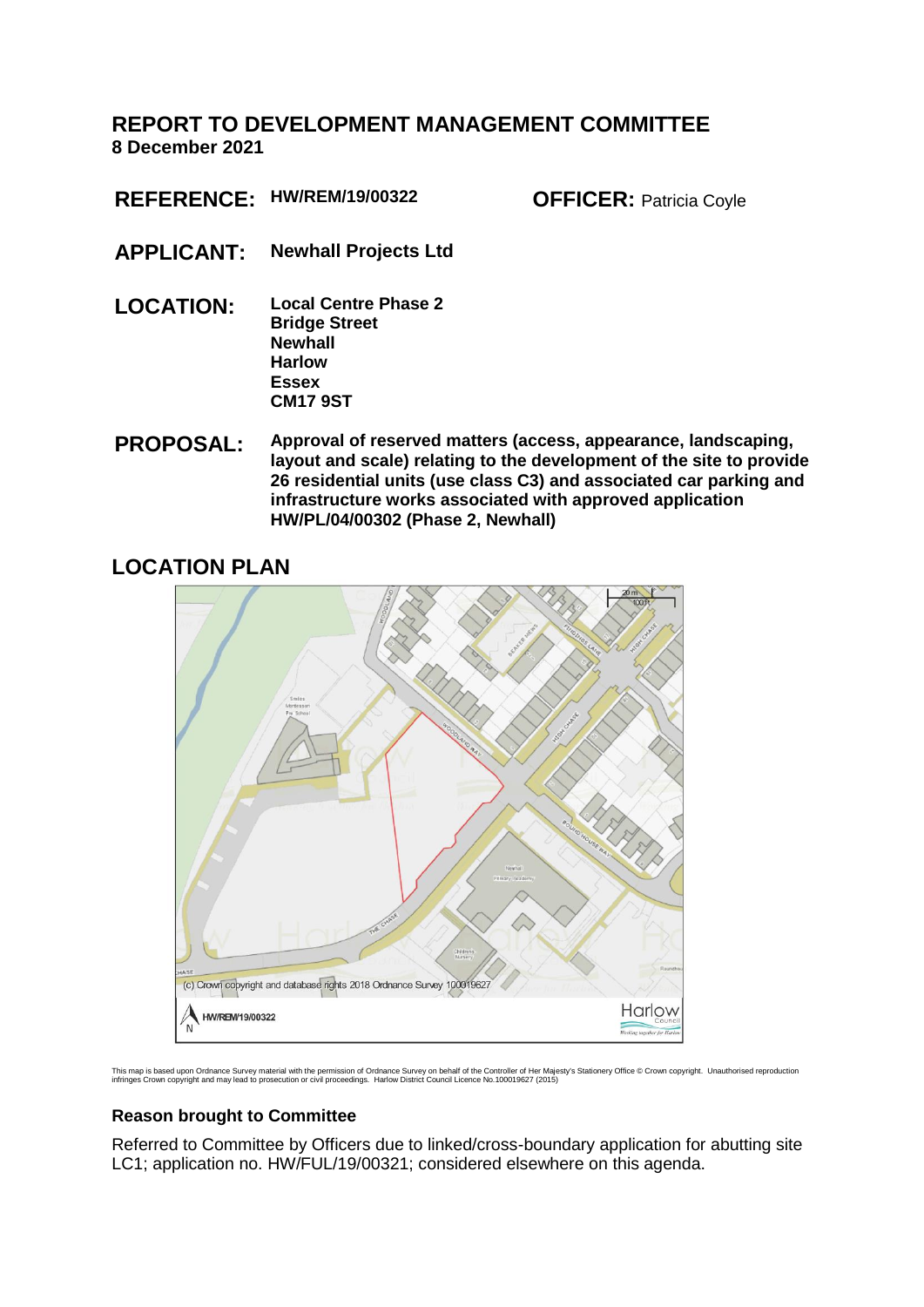### **Application Site and Surroundings**

The application site is located to the northern side of The Chase/Bridge Street within the Newhall Neighbourhood. The site is currently cleared for development. The site area is 0.2 hectares.

There is a slope across the application site such that the north/eastern side is at a higher point than the south-western side.

The surrounding area comprises housing, a school, a nursery school and an area prepared for development (LC1).

### **Details of the Proposal**

This application seeks planning permission to discharge reserved matters at the site known as tranche Local Centre Phase II (LC2). This application follows an outline approval (Ref No: HW/PL/04/00302) for Phase II of the Newhall Neighbourhood.

There are two Legal Agreements attached to the outline approval relating to Phase II which are relevant to this application (one relates to Affordable Housing and the other relates to Highways and other matters).

The current proposal seeks permission for the provision of 26 residential units (Use Class C3) and associated 26 car parking spaces.

The proposal would provide two blocks of development (referred to as blocks C and D). Both blocks would be three-storeys high; the block fronting onto The Chase would have a valley-ed, mono-pitched roof, the smaller block would have a pitched roof.

The block fronting The Chase would be 3-storey and provide 21, 1 & 2-bed apartments and a 1-bed live/work unit (to the south-eastern corner) and the block to the rear, fronting Woodland Way would be of 4 dwellings. The flats would meet the national minimum internal space standards.

The landscaping strategy indicates that amenity areas would be provided in the courtyard area.

Shared communal amenity space would be provided together with balconies or patio areas. . Balconies/patios would be provided for each flat on the basis of 2people – 5sq.m; 3-people – 6 sq.m and 4 people – 7 sq.m. The Landscaping strategy indicates that amenity areas would be provided in the courtyard area, nonetheless these would be more for viewing than provide usable sitting out or gathering spaces, given the high proportion of hardsurfacing for vehicle parking. Occupiers of LC2 would also benefit from a Green Lane of 350 sq.m between LC2 and LC1 (part of which is in the application site) which would, in part, be visible from the rear facing flats and provide a pedestrianized area adjoining the application site. The Green Lane is wider at the southern end with the provision of a raised seating area, tree and other planting adjacent to Block C within this new public realm area.

The green lane would also provide pedestrian access between the day nursery to the north of the application site and school to the south of the site. It would also provide front door access to blocks within Phase LC1.

A public landscaped pedestrian lane would be provided to the western boundary, providing separation between LC2 and the adjoining LC1 development. The "Green Lane" would be a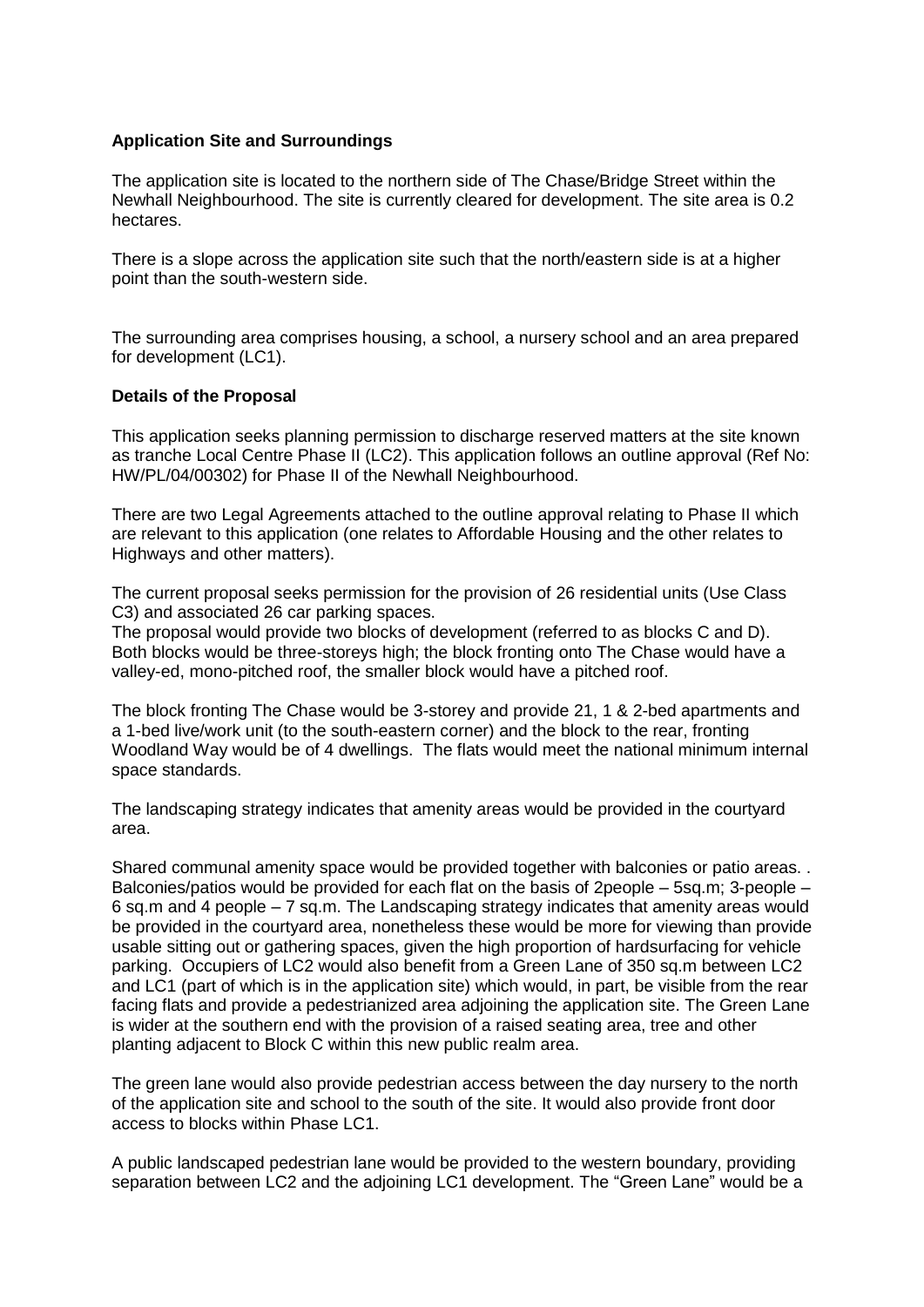new public realm providing access north/south between the nursery and school as well as front door access to blocks within Phase LC1. It would be provided with shrubs and trees, together with seating and cycle stands

In terms of affordable provision, it is proposed to provide 4 affordable rent and 4 intermediate units distributed across the two blocks. This provision equates to 30.8% of the total number of units within the scheme.

It is proposed to provide 26 car parking spaces (1 space per unit) within the landscaped courtyard to the rear of the blocks.

It is proposed that 25% would be for visitors with 6 visitor spaces located on Forge Lane. While this is within the ownership of the applicants, it is existing parking provision. This is not within the application site, nor within a blue lined area and cannot for this reason be considered to be part of this application's provision.

The access to the parking areas is from Woodland Way between the two proposed blocks.

Block pavers cover the entirety of the car parking areas within the courtyard.

Some of the parking spaces and turning areas shown associated with the Phase 2 (LC2) residential blocks are at least in part within the Phase LC1 development which is yet to be determined (details below). While the applicants indicate that both schemes will be implemented together, for the purposes of this report, only those which are shown as fully within the LC2 application site boundary are taken into this consideration as part of this application.

Two cycle stores will be provided; one per block for 26 cycles for occupiers. It is proposed that 4 visitor cycle bays are provided on the proposed Green Lane.

The parking areas would be provided with some trees and there would be hedging around the front and sides of The Chase block.

The application is directly adjacent and tied to a separate application - LC1 (planning application No. HW/FUL/20/000321) which is a full application for dwellings, commercial and community uses within Phase 1 of Newhall and follows approval of an outline scheme which includes Local Centre (LC1) site and community buildings area (the latter also the subject of subsequent detailed approval). The LC1 and LC2 applications were submitted at the same time appearing as a combined scheme; they are referred to together within the LC2 submitted Design and Access Statement; nonetheless, this scheme for LC2 can only be considered, and its impact assessed, on its own planning merits.

## **RELEVANT PLANNING HISTORY**

| <b>App Number</b> | Proposal                                                                                                                                                                             | <b>Status</b> | <b>Decision</b><br><b>Date</b> |
|-------------------|--------------------------------------------------------------------------------------------------------------------------------------------------------------------------------------|---------------|--------------------------------|
| HW/PL/04/00302    | Outline approval - Outline<br>planning permission is sought<br>for the erection of 2,300<br>Dwellings Including Parkland<br>and Recreation, Employment<br>and the Development of the | Approv<br>ed  | 27.06.2012                     |

### **Planning Applications**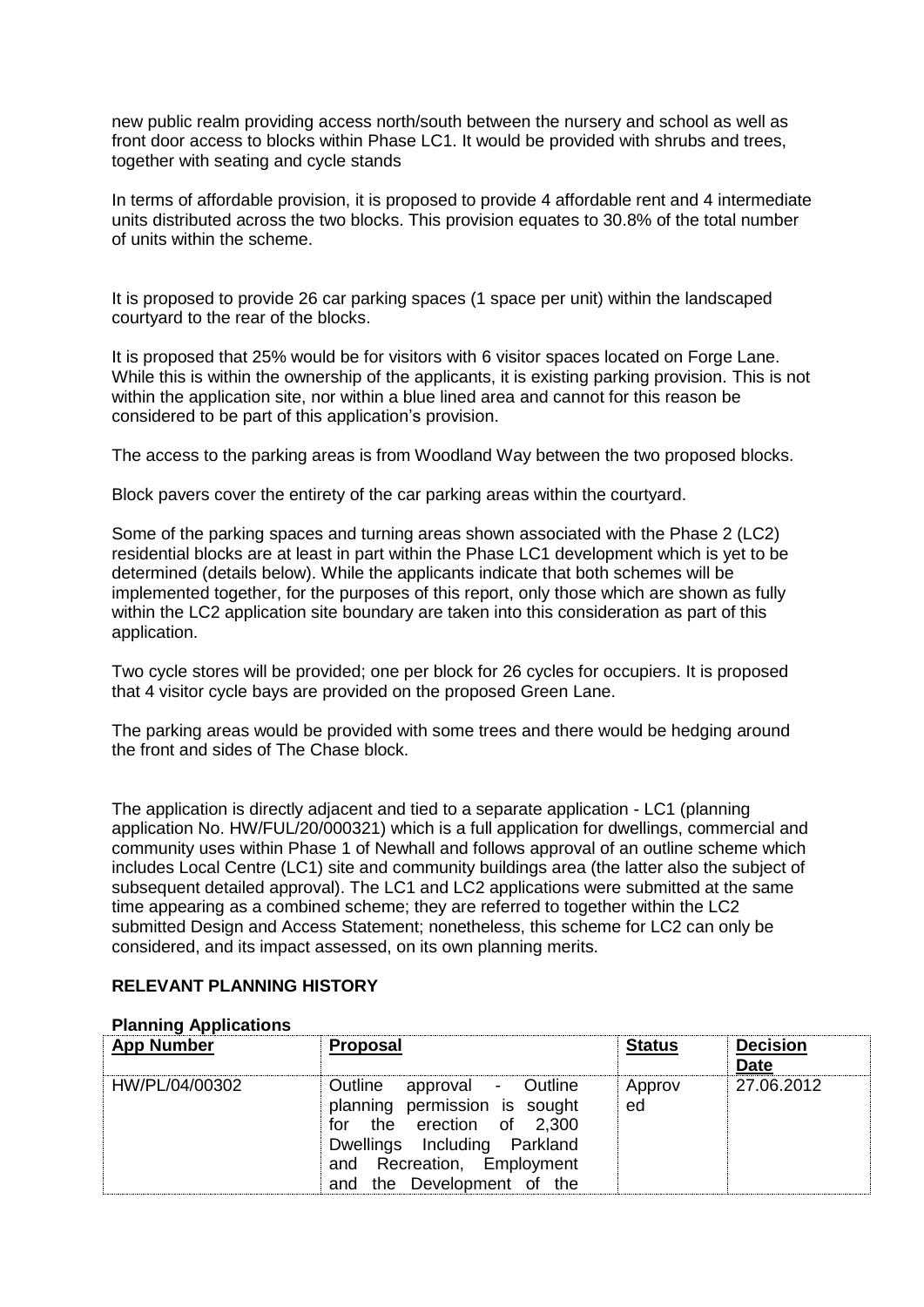|                               | Local Centre into a Full<br>Neighbourhood Centre                                                                                                                                                                                                                                                                                        |            |                          |
|-------------------------------|-----------------------------------------------------------------------------------------------------------------------------------------------------------------------------------------------------------------------------------------------------------------------------------------------------------------------------------------|------------|--------------------------|
| HW/REM/20/00303               | Approval of reserved matters<br>(access,<br>appearance,<br>landscaping, layout and scale)<br>relating to the development of<br>the site to provide 23 residential<br>units (use class C3) and<br>associated car parking and<br>infrastructure works associated<br>with<br>approved application<br>HW/PL/04/00302 (Phase 2,<br>Newhall). | <b>PCO</b> | Duplicate<br>application |
| HW/FUL/19/00321 - LC1<br>Area | Full planning application for the<br>development of 38 residential<br>units (Use Class C3), 199 sqm.<br>of flexible commercial space<br>(Use Class $E$ (a), (b), (c) and<br>(g)) and associated car parking,<br>landscaping and infrastructure<br>works.                                                                                | <b>PCO</b> |                          |

**CONSULTATIONS**

## **Internal and External Consultees**

## **Place Services - Urban Design**

The application needs to establish where it sits in terms of its approach and use. Named the local centre, it would be expected to see a range of mixed use, higher density developments with high quality public realm. Currently the proposals do not conform to this approach where the residential development has been designed to assume retail or commercial use but not delivered.

It is expected that the approach to a local centre character has seen density driven up which has resulted in an insensitive street level development. The approach to containing car parking within the undercroft and courtyard arrangement is a supported approach but its clear this has driven activity above the street level resulting in a non-active frontage to many of the blocks. At pedestrian level the development contributes slatted screens to the under croft parking, fenestration, bin stores and one access door. It would be expected to have seen a more active frontage where ground floor apartments could have separate access from the street.

Access into phase 1 and phase 2 is questioned why this isn't directed to the north of each phase. Forge Lane holds little presence in terms of its use and purpose. By drawing access to the north this opens up further opportunities in developing stronger corner builds.

Its considered that the residential apartments along Green lane can contribute more to this frontage. Individual accesses to each apartment provide a functioning active frontage.

The car park arrangement to phase 2 raises concerns. It is considered parking backing onto parking creates a poor outlook where further opportunities should be explored. Drawing access off the square to the north west could hold further potential.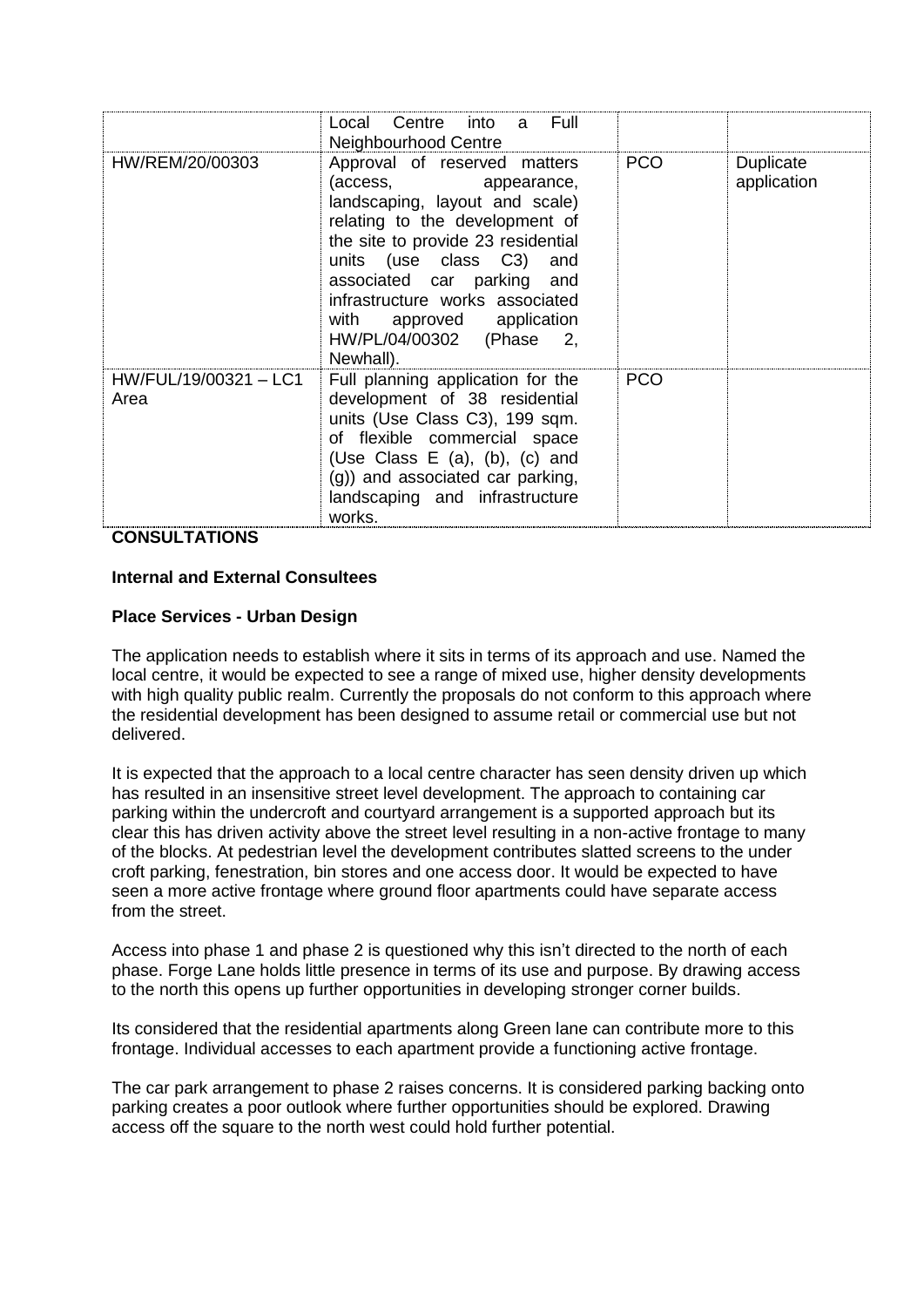The block to the north east boundary of phase 2, requires justification around how this works with the existing street scene. This is in terms of scale, response to unit type and building set back.

In response to the revised plans:

Following on from our historic comments and discussions relating to this application, it is considered the amendments and revisions to the application are positive, which have resulted in a high-quality proposal.

It is noted that the quantum of landscaped areas has been increased which provides a more welcoming and residential character to the central parking court. The use of clay pavers to both the external public realm and internal parking court is supported.

Amendments to the frontage of Block D are again seen positively where parking has been downgraded and a more generous areas of landscaping now fronts the building.

We have only mirror comments made to the Phase 1 application where we suggest the additional tree pit detail is included for the trees planted between the parking bays. This is to demonstrate suitable growing volume for this trees.

The west of the parking court where the retaining wall meets the public realm/footpath, we question whether this wall detail can be simplified where the current saw tooth wall creates awkward meets between the soft landscaping and hard landscaping. If the wall could be finished in parallel to the footpath there could be a consistent set back along the public realm which would result in a more established landscape scheme where the areas of landscaping beds within the parking court would be reduced.

Additionally, we would encourage direct access from the street into the ground floor apartments to Block C. We appreciate the applicant has reviewed the options but would always encourage this approach for a build of this size and location.

Further to our past discussions and comments it is considered the application has addressed a majority of our initial concerns. The application has moved on positively in reducing parking which in turn has resulted in more allowance for landscaped and open space.

### **HDC - Consultant Arboriculturalist**

Following an assessment of the provided documents accompanying the proposed approval of reserved matters on 27th September 2019, there are no objections to the provided details and technical drawings. Therefore, the reserved matters can be approved.

Following revisions: No further comment to make providing the tree pits are implemented as shown.

## **HDC Environmental Health Services**

No Comment Received.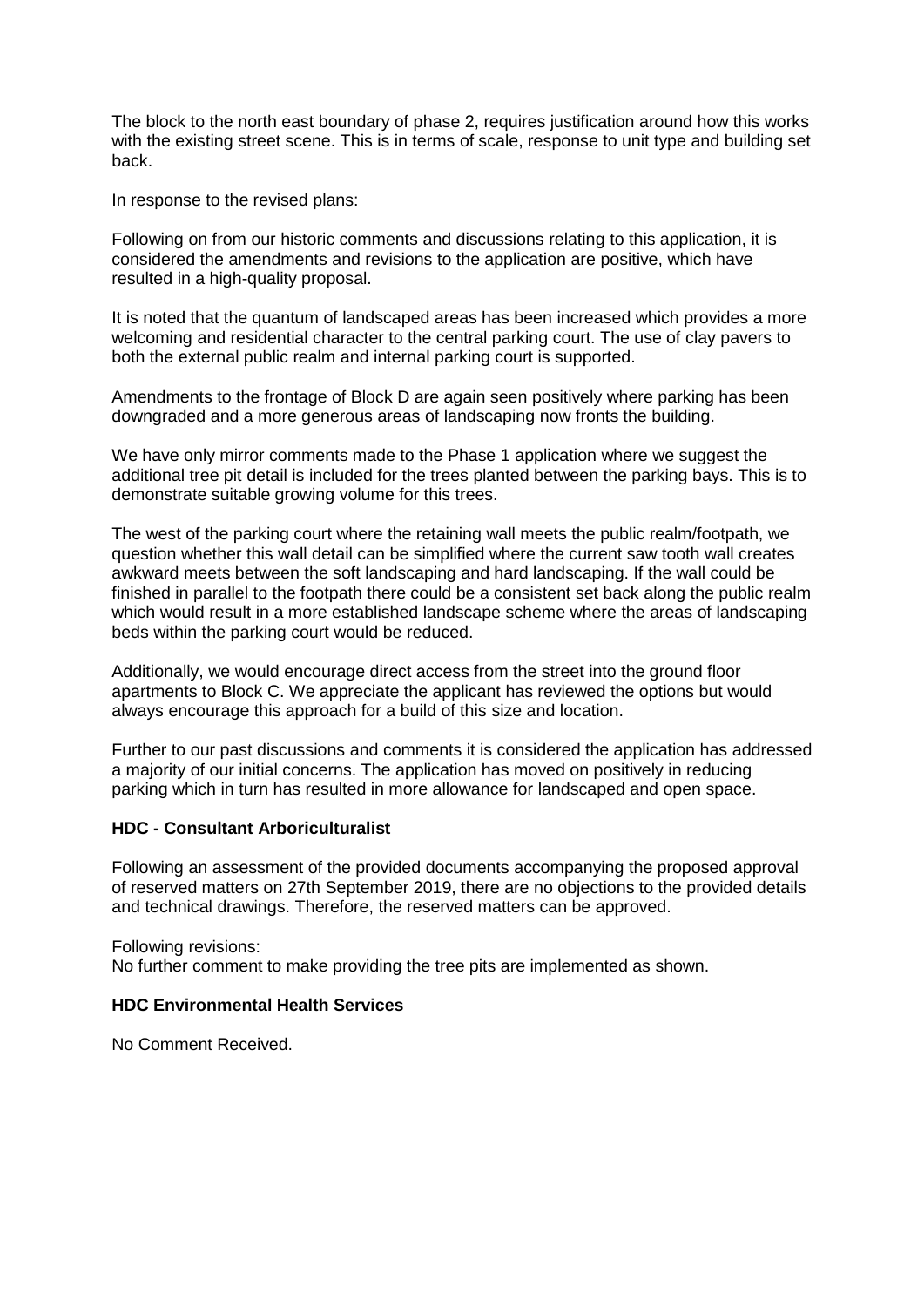## **HDC - Cleansing and Environment**

Provided that the path between the store and the road has a gradient of not more than one in 12, there is no dropped kerb and the space between the trees is at least 2 metres, then the revised plans are acceptable.

## **Essex County Council - Highways**

From a highway and transportation perspective the impact of the proposal is acceptable to the Highway Authority subject to the following measures:

- 1. No development shall take place, including any ground works or demolition, until a Construction Management Plan has been submitted to and approved in writing by the local planning authority. The approved Plan shall be adhered to throughout the construction period. The Plan shall provide for the following all clear of the highway:
	- Safe access into the site
	- The parking of vehicles of site operatives and visitors
	- Loading and unloading of plant and materials
	- Storage of plant and materials used in constructing the development
	- Wheel and underbody washing facilities

Reason: To ensure that on-street parking of these vehicles in the adjoining streets does not occur and to ensure that loose materials and spoil are not brought out onto the highway in the interests of highway safety.

- 2. Prior to the first occupation of the development the access arrangements, vehicle/cycle parking and turning areas as indicated on the approved plans shall be provided, hard surfaced, sealed and marked out. The access, parking and turning areas shall be retained in perpetuity for their intended purpose. Reason: To ensure that appropriate access, parking and turning is provided.
- 3. Prior to first occupation of the proposed development, the Developer shall be responsible for the provision and implementation per dwelling of a Residential Travel Information Pack for sustainable transport, approved by Essex County Council, to include season tickets for use with the relevant local public transport operator. These packs (including tickets) are to be provided by the Developer to each dwelling free of charge.

Reason: In the interests of reducing the need to travel by car and promoting sustainable development and transport.

The above measures are to ensure that this proposal is not contrary to the Highway Authority's Development Management Policies, adopted as County Council Supplementary Guidance in February 2011, and Harlow District Council's Local Development Plan Submission Version 2018.

Informatives

- i. Any trees, structures and non-standard materials proposed within the existing extent of the public highway or areas to be offered to the Highway Authority for adoption as public highway, will require a contribution (commuted sum) to cover the cost of future maintenance for a period of 15 years following construction; with all costs and details being agreed with the Highway Authority.
- ii. All work within or affecting the highway is to be laid out and constructed by prior arrangement with, and to the requirements and satisfaction of, the Highway Authority,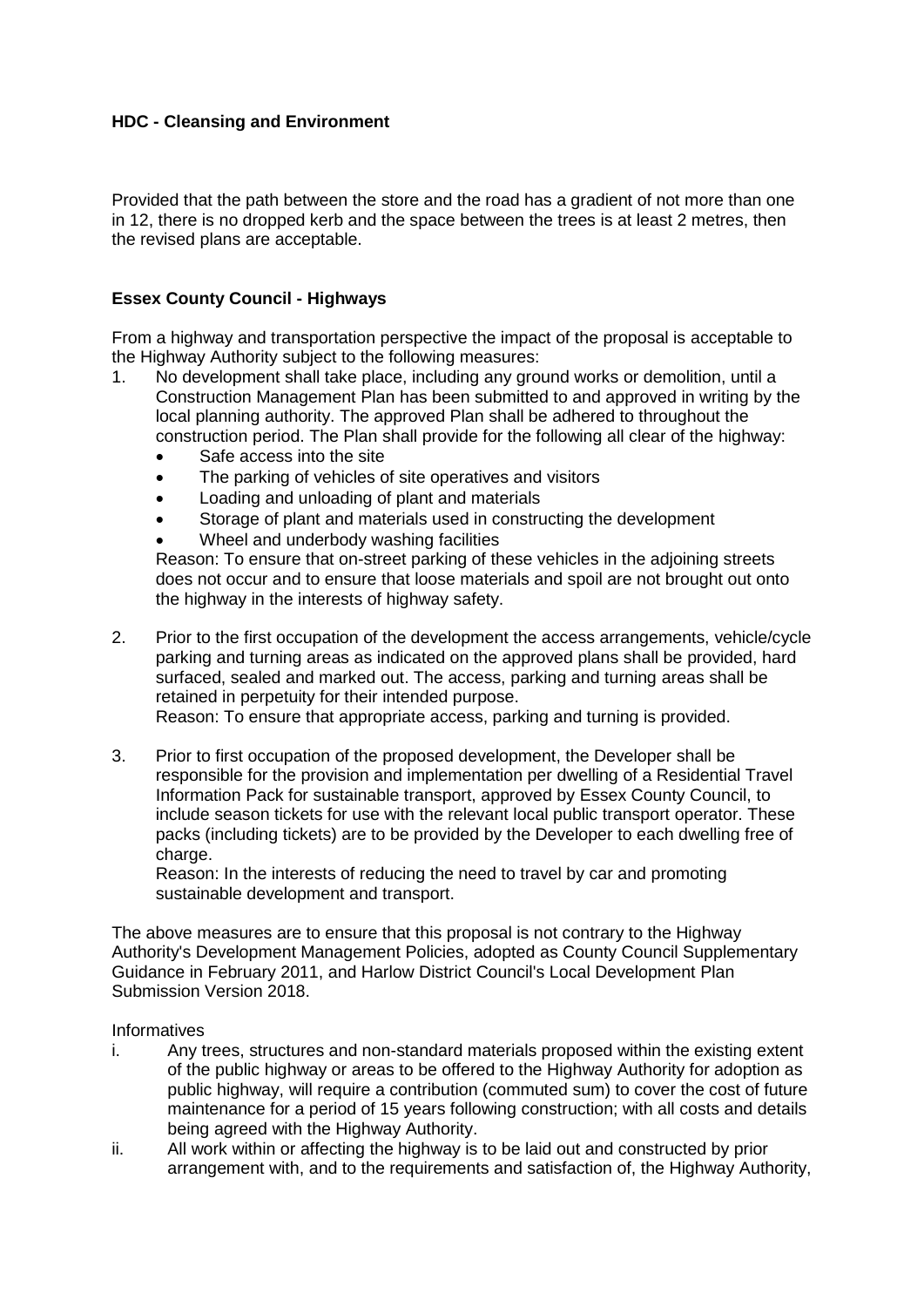details to be agreed before the commencement of works. The applicants should be advised to contact the Development Management Team by email at development.management@essexhighways.org or by post to: SMO3 - Essex Highways, Unit 36, Childerditch Industrial Park, Childerditch Hall Drive, Brentwood, Essex, CM13 3HD.

iii. The Highway Authority cannot accept any liability for costs associated with a developer's improvement. This includes design check safety audits, site supervision, commuted sums for maintenance and any potential claims under Part 1 and Part 2 of the Land Compensation Act 1973. To protect the Highway Authority against such compensation claims a cash deposit or bond may be required.

In relation to the revised scheme:

The Highway Authority has nothing further to add to our original comments, attached, for this application.

## **Heritage Officer**

The application site forms the eastern half of the Local Centre site, which is located within the Phase 2 boundary of the Newhall development. The site is situated at the corner of Woodland Way and Bridge Street. The Grade II listed The Round House (List Entry Number: 1166304) is located within proximity to the site.

It is proposed to provide 23 residential units on the site, with associated car parking and infrastructure works. Access to the site would be provided from Woodland Way, which would lead to the parking on the west side of the site. The proposed apartment blocks would be situated along the north east and south east sides of the site and would be three storeys in height.

It is considered that development on the application site would cause harm to the significance of the identified listed building, due to the loss of part of its rural setting. However, in considering this reserved matters application, it is acknowledged that the application site has consent and therefore this forms the baseline from which to assess the reserved matters detailing.

The proposed development on the site would be visible in views from the listed building along Round House Way/Woodland Way as it projects beyond the building line of the Primary School. It would also potentially be visible in views above the school building as the proposed is three storeys in height. Although when considered as part of the consented masterplan as a whole, the proposals on the site would be read in conjunction with the interposing and adjacent development, it is considered that the overall scale and massing of the proposed development would detract from the appreciation of the significance of the listed building.

It is considered that the harm to the listed building could be mitigated through setting the building line further south west, in line with the school building, or through reducing the height of the proposed development.

In conclusion, it is considered that the proposals in their current form would cause harm to the significance of the listed building. I therefore cannot support the application from a conservation perspective. This harm would have to be weighed in the balance against the public benefits of the scheme.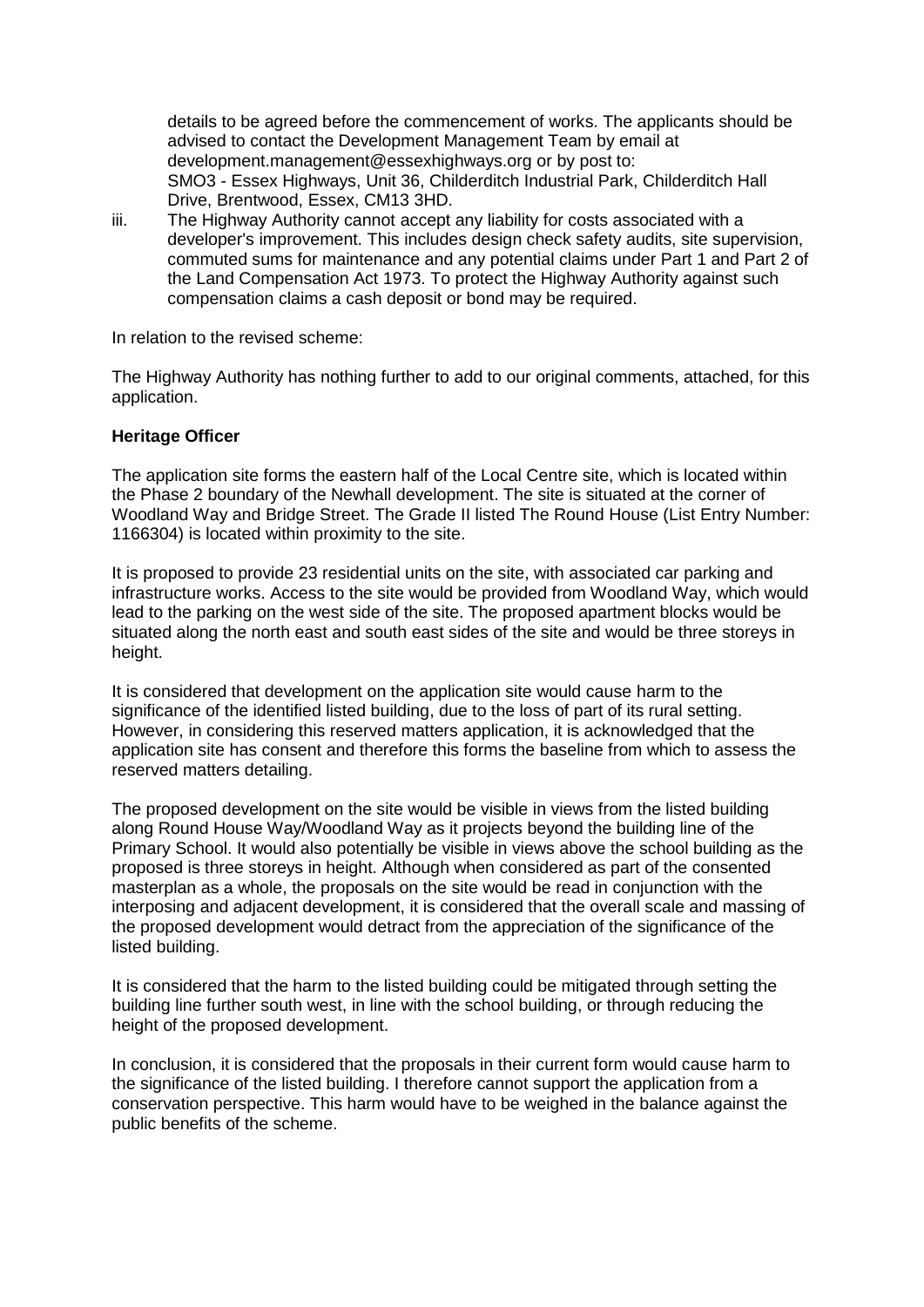## **Sustainable Urban Drainage Team**

As the Lead Local Flood Authority (LLFA) this ECC provides advice on SuDS schemes for major developments. ECC have been statutory consultee on surface water since the 15th April 2015. In providing advice this Council, and their appointed consultants, looks to ensure sustainable drainage proposals comply with the required standards as set out in the following documents: • Non-statutory technical standards for sustainable drainage systems • Essex County Council's (ECC's) adopted Sustainable Drainage Systems Design Guide • The CIRIA SuDS Manual (C753) • BS8582 Code of practice for surface water management for development sites. Lead Local Flood Authority position

Having reviewed the documents which accompanied the planning application, we would recommend the issuing of a holding objection on the basis of the following: The information provided does not allow us to assess the development. Please provide information as required within the new ECC SUDS design guide.

[Officer comments: details of SuDS are required under the outline conditions. Details have separately been submitted which will be considered outside of this reserved matters application]

### **Place Services- Archaeology**

The proposed development area has been previously archaeologically trial-trenched and no further archaeological work is required on this site.

### **Natural England**

## **NO OBJECTION**

Based on the plans submitted, Natural England considers that the proposed development will not have significant adverse impacts on statutorily protected nature conservation sites.

### **Essex County Fire and Rescue Service (Harlow)**

The Fire Service comment that access by fire vehicles is acceptable (which will be confirmed through a Building Regulations application), that additional water facilities may be needed and that the applicants should consider providing a sprinkler system.

### **Thames Water**

Waste Comments - Thames Water confirms the foul water condition referenced, can be discharged based on the information submitted.

Surface water - Thames Water confirms the surface water condition referenced can be discharged based on the information submitted.

[Officer comment: Drainage details have been submitted under this reserved matters application and under a separate discharge of conditions. The comments above indicate that the details submitted under both are acceptable; for the same details they recommend condition discharge]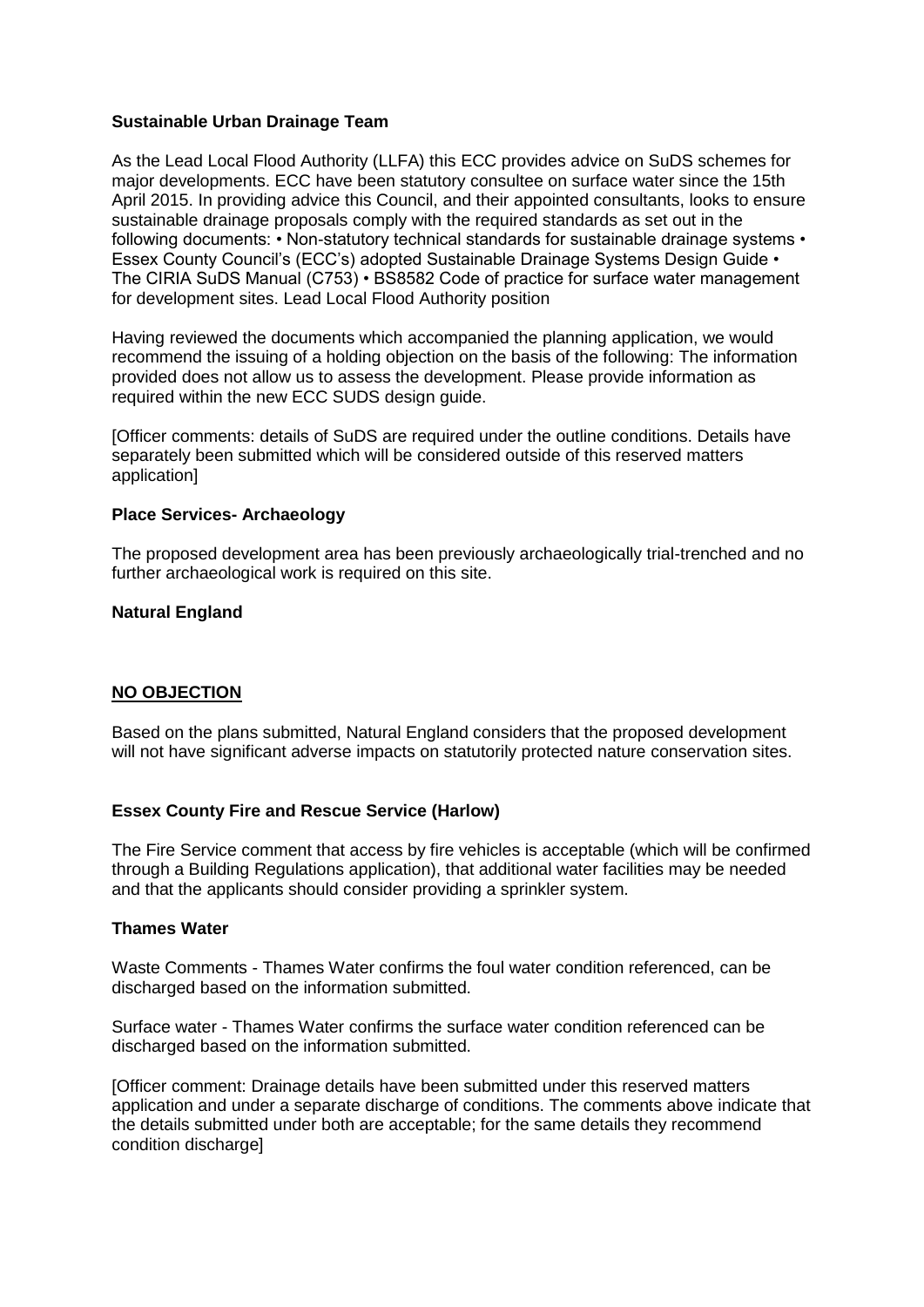Supplementary Comments - Thames water would advise that it would not have any objections if the works were to be carried out as per drainage statement dated July2019.

### **Regeneration Projects Manager**

In regards to the amended description for HW/FUL/19/00322 we understand that this would result in an increase in the total number of units for this parcel. As such we would recommend that any increase in units is also reflected in the delivery of Affordable Housing. The minimum % of Affordable Housing for this parcel is 15%, therefore Affordable Housing should be considered based on the increased number for dwellings

## **Designing Out Crime Officer**

No Comment Received.

## **Environment Agency (Hertfordshire & North London)**

The EA have reviewed the application details and have no comments to make.

**HDC - Assets and Facilities Management**

No Comment Received.

**Essex Wildlife Trust**

No Comment Received.

## **Neighbours and Additional Publicity**

Number of Letters Sent: 47 Total Number of Representations Received: 0 Date Site Notice Expired: 16 October 2019 Date Press Notice Expired: 17 October 2019

## **Summary of Representations Received**

None.

## **PLANNING POLICY**

## Development Plan

Planning law requires that proposals should be determined in accordance with the Development Plan unless material considerations indicate otherwise.

The Development Plan for the site consists of the Harlow District Council (HDC) Harlow Local Development Plan 2020 (HLDP), Essex County Council (ECC) Essex and Southendon-Sea Waste Local Plan 2017 and ECC Essex Minerals Local Plan 2014.

The part of the Development Plan applicable to the proposal is the HDLP. The HDLP is prepared in the context of the National Planning Policy Framework (NPPF) – see 'Planning Standards' below. It is important to note that this is a very recently adopted and therefore 'up to date' plan in terms of NPPF Para.12.

Policies of most relevance to the proposal are: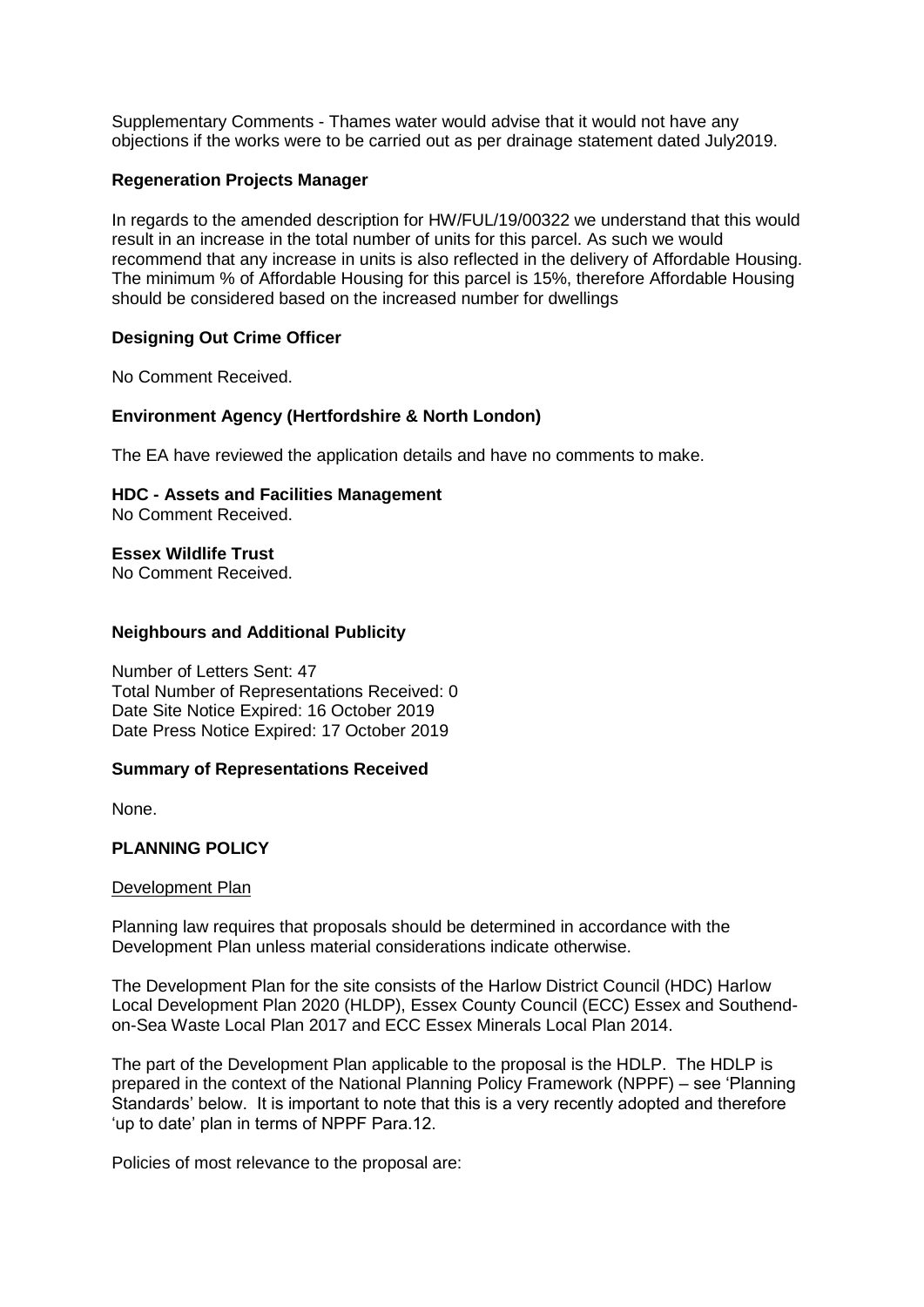### Strategic Policies

- HGT1 Development and Delivery of Garden Communities in the Harlow and Gilston Garden Town
- SD1 Presumption in Favour of Sustainable Development
- HS1 Housing Delivery
- HS3 Strategic Housing Site East of Harlow
- ED3 Developing a Skills Strategy for Harlow
- WE1 Strategic Green Infrastructure
- WE2 Green Belt, Green Wedges and Green Fingers
- WE3 General Strategy for Biodiversity and Geodiversity
- WE4 Safeguarding Wildlife Sites Beyond the District Boundary
- WE5 Heritage
- SIR1 Infrastructure Requirements

## Development Management Policies

- PL1 Design Principles for Development
- PL2 Amenity Principles for Development
- PL3 Sustainable Design, Construction and Energy Usage
- PL5 Green Wedges and Green Fingers
- PL6 Other Open Spaces
- PL7 Trees and Hedgerows
- PL8 Green Infrastructure and Landscaping
- PL9 Biodiversity and Geodiversity Assets
- PL10 Pollution and Contamination
- PL11 Water Quality, Water Management, Flooding and Sustainable Drainage Systems
- PL12 Heritage Assets and their Settings
- H2 Residential Development
- H5 Accessible and Adaptable Housing
- H6 Housing Mix
- H8 Affordable Housing
- H9 Self-build and Custom-build Housing
- PR1 Development within Employment Areas
- PR4 Improving Job Access and Training
- PR5 The Sequential Test and Principles for Main Town Centre Uses
- L1 Open Spaces, Play Areas and Sporting Provision and Facilities in Major **Development**
- L4 Health and Wellbeing
- IN1 Development and Sustainable Modes of Travel
- IN2 Impact of Development on the Highways Network including Access and Servicing
- IN3 Parking Standards
- IN6 Planning Obligations

## **PLANNING STANDARDS**

National Planning Policy Framework (NPPF) (2021) - sets out the Government's key economic, social and environmental objectives and the planning policies to deliver them. These policies will provide local communities with the tools they need to energise their local economies, meet housing needs, plan for a low-carbon future and protect the environmental and cultural landscapes that they value. It seeks to free communities from unnecessarily prescriptive central government policies, empowering local councils to deliver innovative solutions that work for their local area.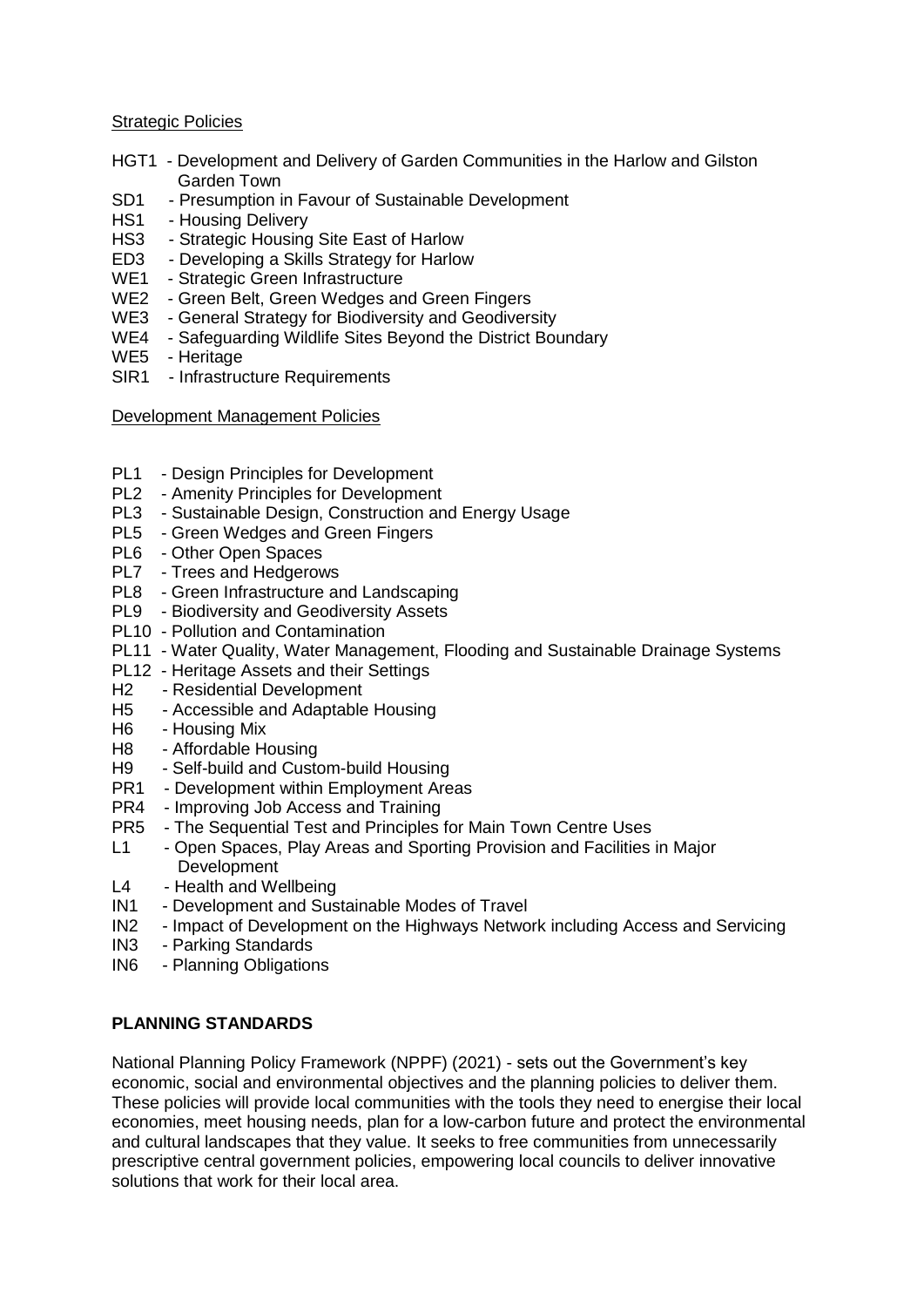Harlow and Gilston Garden Town (HGGT) is a designated 'Garden Community' under the Government's Garden Communities Programme.

NPPF Para.72 provides the national policy context for Harlow and Gilston Garden Town (HGGT) as a location for *larger scale* (housing) *development*. Of particular note is the emphasis on; *existing or planned investment in infrastructure, the areas economic potential and the scope for net environmental gains……* plus; *clear expectations for the quality of development and how this can be maintained (such as by following garden city principles)*.

The HGGT (Local Authorities) Partnership has published a series of documents that set the standards expected for developments in the Garden Town and are therefore relevant to this application.

### HGGT Guidance

The HGGT Vision elaborates on the HGGT's interpretation of *garden city principles* and sets expectations for high quality development to accord with the principles.

The HGGT Design Guide requires consideration of design quality in a *garden city principles* sense and draws attention to specific local issues.

The HGGT Transport Strategy (Draft) explains the transport infrastructure investment and travel behaviour change (encouragement of bus, walking and cycling) being planned.

The HGGT Infrastructure Delivery Plan sets out infrastructure investment plans and developer contribution requirements.

The HGGT Sustainability Guidance and Checklist lists specific development quality standards and provides a quality assessment process. Applicants for any major development are expected to prepare a self assessment of their proposals using this document and submit it with the application. The purpose is to allow the applicant to demonstrate the quality of the development within a consistent comparative framework. The assessment is set in the context of Development Plan and the NPPF, but it can also to show where the development achieves high quality outcomes against HGGT principles, and may therefore exceed baseline planning policy requirements.

For all major development, HGGT Local Planning Authorities (LPAs) take independent specialist advice on urban design and sustainability matters (as included in the Checklist noted above) from the HGGT Quality Review Panel (QRP) (QRP Terms of Reference). Often this happens at an informal pre application enquiry stage, where early influence is more readily achieved. On this scheme the applicant engaged with the QRP at preapplication and subsequently amended the scheme following the detailed feedback.

The HGGT How to Guide on Planning Obligations and Viability sets out expected good practice on these matters, which are central to decision making on major developments. The Guide is based on the principle that Heads of Terms should be considered by the applicant at pre application stage and submitted in draft, but specific and detailed, form with the application. This facilitates effective negotiation with the LPA on these important matters. The aim is then to have a full planning agreement in draft form at the point the application is determined. For this application, because of the viability position (see below), this report includes only initial information and recommendations on Heads of Terms.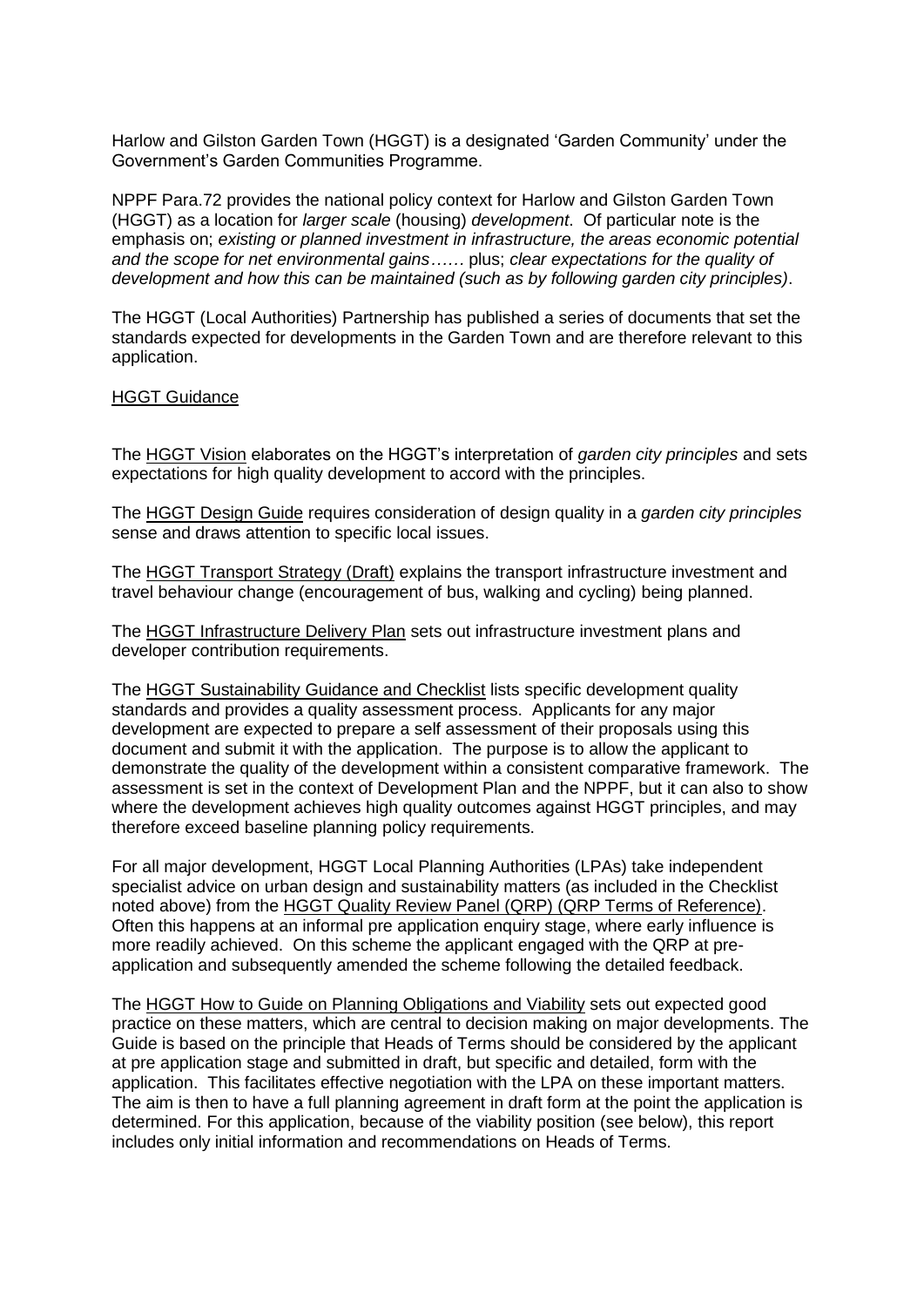## **Supplementary Planning Documents (SPD) /Other Guidance**

The following local planning guidance is relevant to this application:

HDC Affordable Housing and Specialist Housing Supplementary Planning Guidance (SPD) (2007) – currently being updated (a draft is published)

HDC Design Guide SPD (2011) – currently being updated with a Design Guide Addendum SPD (a draft is published). The addendum is particularly relevant as it includes guidance on tall buildings, privacy and overlooking.

HDC Open Spaces, Sport and Recreation SPD (2007)

HDC Employment and Skills Contributions in New Development (2021)

ECC Essex Parking Standards Design and Good Practice (2009)

ECC Development Management Policies (2020 - living document with regular updates).

Essex Local Viability Protocol (2018) An Essex wide approach to best practice for viability assessment that is generally compatible with the wider ranging HGGT How To Guidance noted above.

The Essex Parking Standards: Design and Good Practice (2009)

Essex Street Materials Guide (2012)

Planning Practice Guidance (PPG)

## **PLANNING ASSESSMENT**

## **Summary of Main Issues**

Following approval of the outline scheme, this application is for reserved matters, namely access, appearance, landscaping, layout and scale. Access was a matter considered at the outline stage however, there are additional roads and vehicle access into each property and parking court areas.

The main issues for consideration of this application are:

- HGGT growth context
- Principle of development
- Impact on the character and appearance of the area
- Urban design detail
- Impact on the development potential of adjoining land and the amenity of its existing and future occupiers
- Transport, highway access and parking
- Infrastructure requirements
- Housing provision including type/ size mix, accessible housing and affordable housing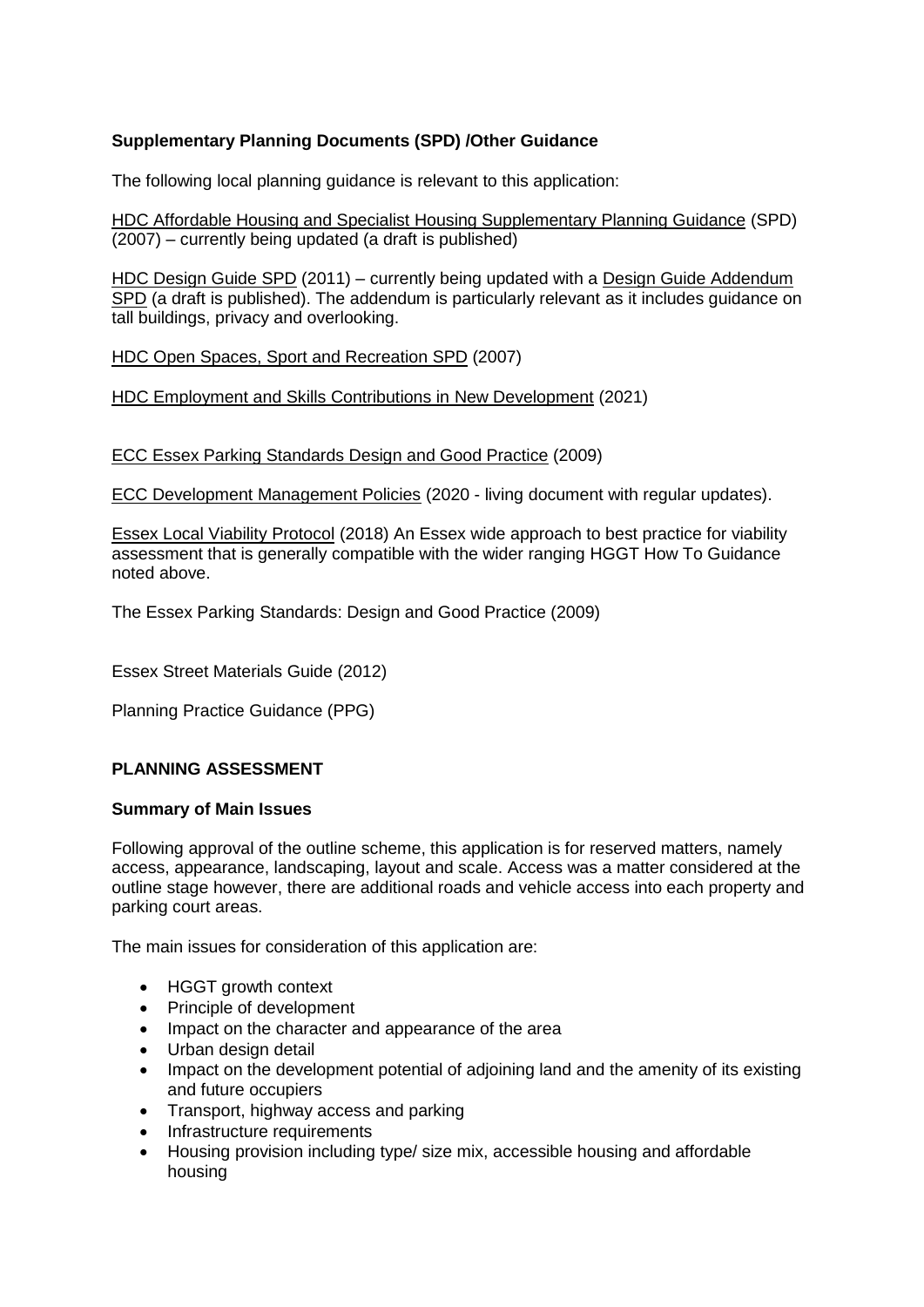- Sustainability
- Viability

## **HGGT growth context**

Major residential development proposals in Harlow must be considered in the context of the very substantial proposed growth of the Town as whole and its future as a 'Garden Town'. (HDLP Policy HGT1).

National and local partnership arrangements and policies for achieving Garden Town 'principles' (HGGT Vision, NPPF Para 72) are relevant to major urban redevelopment sites and thus to this application. HGGT principles for Sustainability (HGGT Sustainability Guidance and Checklist), facilitating transport mode shift (Draft Transport Strategy) and infrastructure provision (HGGT IDP) are particularly important.

The general form of the proposed development accords well with the main HGGT principles because:

- it provides much needed new housing;
- the new housing is in a highly accessible location, creating an opportunity to live close to existing community facilities, services and public transport (when provided) and thus minimising reliance on travel by private car;
- it achieves efficient use of allocated urban land

Achievement against HGGT principles and quality on some more detailed matters is assessed as part of some of the considerations below.

## **Principle of Development**

The proposal follows an outline approval for planning permission for 2,300 houses and infrastructure granted in 2012 (Planning ref. HW/PL/04/00302) for Phase 2 of the Newhall Neighbourhood. As such, the principle of development on the Phase 2 area is accepted.

The approved Masterplan (5/2010) for the Phase 2 part of the Newhall Neighbourhood does not contain any reference to LC2 (Local Centre 2) containing any local centre function or land uses. Nonetheless, the proposal does include a live/work unit which is similar to others in Phase 1 of the Newhall Neighbourhood.

As the principal of development has already been considered at the outline stage and through the approved Masterplan, only matters which are directly related to appearance, means of access, landscaping, layout and scale of the proposed development may be considered in the assessment of this current application.

The current proposal must accord with the terms of the original outline consent of HW/PL/04/00302, which was granted on 27 June 2012.

The application must also accord with the 2 legal agreements attached to the outline consent and be compatible with details of other Phase 2 approved reserved matters.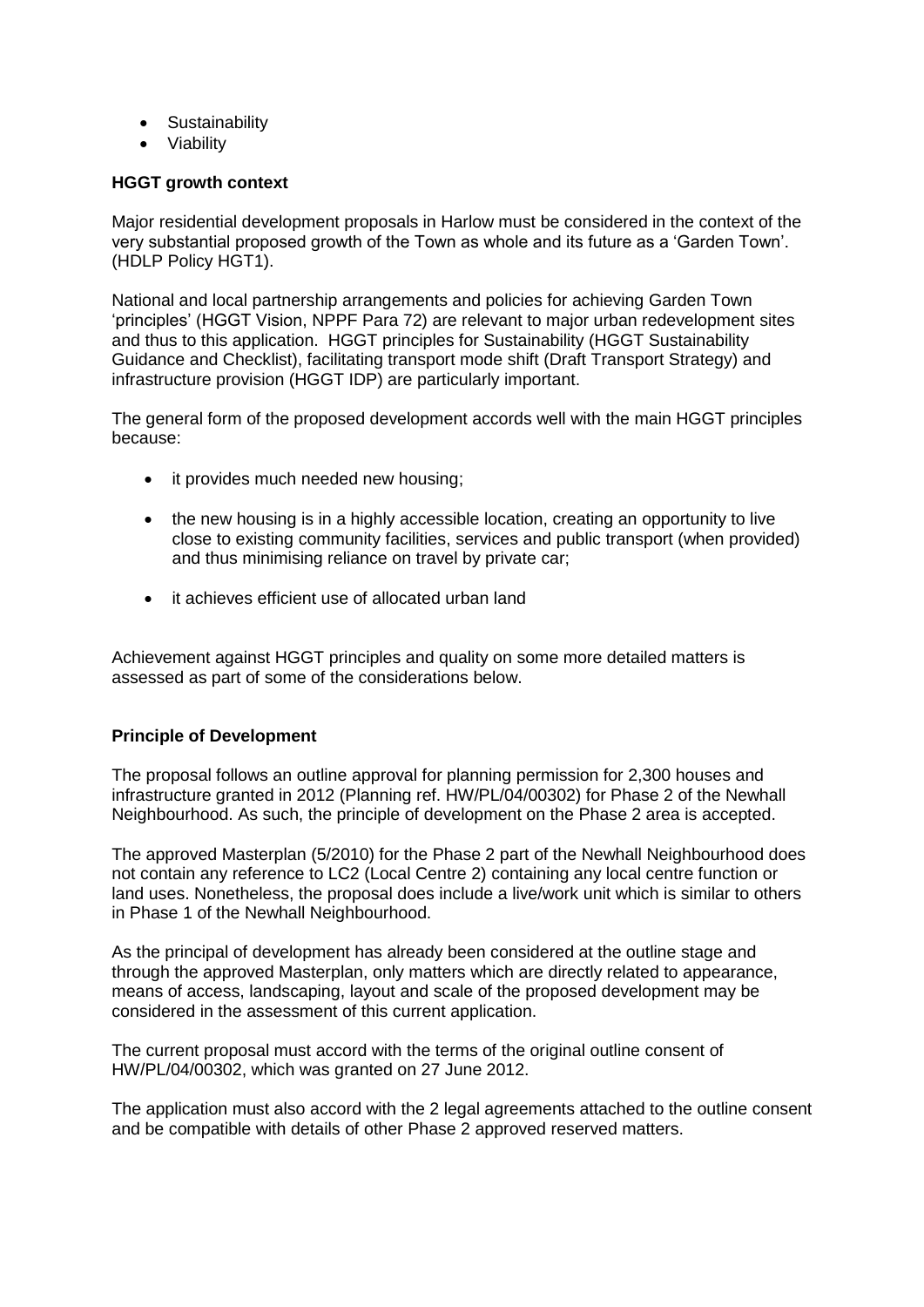This reserved matters application is for all reserved matters to be considered (access, siting, appearance, layout and landscaping) on the site Tranche LC2 within Phase 2 of the Newhall development and remains acceptable in principle.

### **Design and Its Impact on the Character and Appearance of the Local Area**

The application site lies within the new Newhall Neighbourhood and, as such, is for new development on an open undeveloped site which was released for development of new housing within an area of new and relatively new housing, some of which has been erected including to the north/east of the application site.

### *Scale:*

The proposal involves the erection of 26 dwellings and associated parking and landscaping. It comprises 3-storey flats with a range of bedroom numbers from 1 to 2 for up to 4 people. There will be: 9 x 1-bed units and 17 x 2 bed units; one as a live/work unit.

The blocks proposed would be similar in scale as those in the adjoining proposed LC1 development and would reflect the scale of development to the west of the nearby bridge within the higher density commercial area. It is considered that the two blocks would appear of a suitable scale and mass on the application site with both blocks being located onto road frontages with a small set-back with parking and landscaping areas to the rear.

The proposal would facilitate another phase of housing development in a higher sustainable locality as part of the outline scheme for Phase 2, such that it is considered that it would be of a scale and residential density which is proportionate to the site without resulting in an over-intensifying the site.

The Strategic Housing Market Assessment Update 2012 (2013) highlights the majority needs of smaller units (95%) within the District. This scheme provides a variety of small residential units to meet the identified local demand, with all of the dwellings to be 1 to 2 bed units which would all meet, or exceed, the National Minimum Internal Space Standards.

All of the dwellings would meet, or exceed, the National Minimum Internal Space Standards; for example two, 1-bed 2 person flats at 61.3 sq.m are well above the 50sq.m indicated and the live/work unit for 1-bed 2 people is 72.2sq.m being significantly above the 50 sq.m. While the Harlow Design Guide has slightly different internal space standards, this is dated 2011 and the NMIS Standards are dated 2012. As the local standards were effectively replaced by a national minimum standard, it is considered that the local standard which relates to a previous Local Plan (2006) is somewhat out of date. It is therefore reasonable (and now, some 9 years later) that the NMIS Standards are taken in effect as industry minimum standards. It would therefore be unreasonable to refuse development which meets these national standards, particularly as many units exceed these minimums.

Principle DG33 of the Harlow Design Guide (2011) specifies that all development should have some private open space. This space should be appropriate to the type and size of the accommodation. According to the revised drawings, all the flats would have a balcony with sizes ranging from 2 people flats with 5 sq.m to, 3-people flats at 6 sq.m to 4 people dwellings with 7 sq.m. While the balcony/patio of the live/work unit would be located to the west close to the proposed play area/Green Lane, there would be a degree of separation with hedge planting and some grass such that it is consider that this occupier's amenities would be reasonable for a ground floor flat. There would be no communal open space for the flat dwellers; however, the Green Lane would provide an outdoor space adjoining the application site, close to the blocks and open space is provided in Newhall as part of the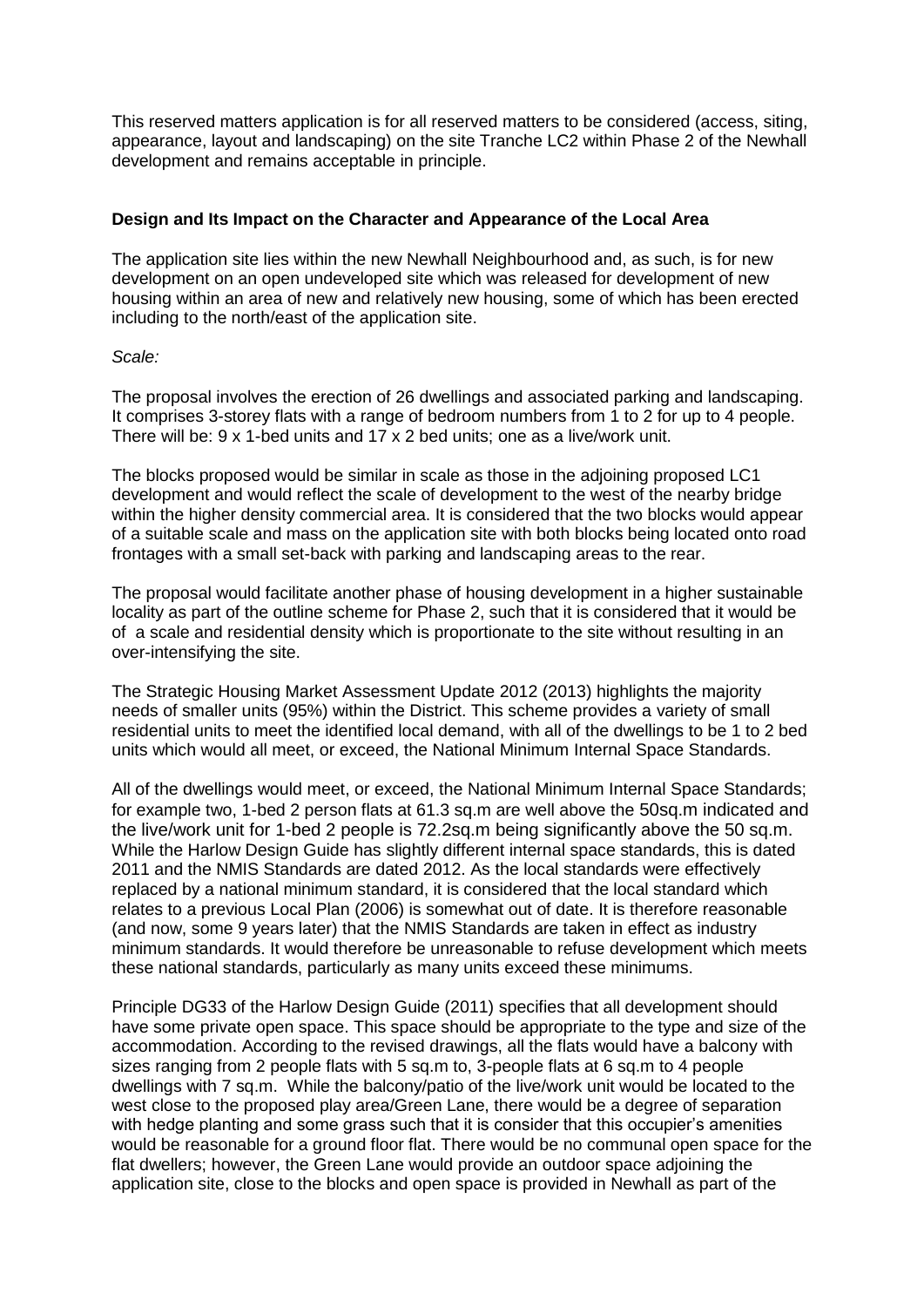outline approval which includes LEAPS, NEAPS, a linear park (New Pond Spring) and sportsfields and allotments. New Pond Spring linear park is located either side of the Bridge on Bridge Street within 5 min walk of LC2.

### *Layout:*

The blocks would be laid out so one would be to the south (Block C), parallel to Bridge Street and the other to the east (Block D) of the site parallel to Woodland Way. The two blocks, located at right-angles, present a firm edge to the north/west corner of the cross-roads cut only by the vehicle access onto Woodland Way and provide an element of enclosure of the application site.

While the rear courtyard area is relatively open, the proposed block E (in LC1) fronts onto Green Lane providing an element of enclosure on this "third" site; nonetheless, the landscaping in the courtyard would link visually though to the soft and pedestrian landscaping within the Green Lane.

There would be a single vehicle access into the courtyard area between the two blocks where parking provisoin would be provided on hardstanding in the courtyard and in undercrofts.

The approach with blocks to the front and parking/landscaping to the rear is considered to be in character with existing flatted forms across Newhall Phase II.

The layout of the site has taken into account the natural features (sloping ground levels) on site, design parameters, connections to other approved and future land parcels of Phases 1 and 2. The site is divided with the two blocks on the south/eastern and north-eastern parts of the site with grade level parking to the rear interspersed with trees (augmented in the revision to add three more trees). In general, the proposed layout achieves a high quality of design while recognising the existing road layout; it would also have a frontage onto the proposed Green Lane between LC2 and LC1 to the west/south.

## *Density:*

The proposed density would be 130 units per hectare. While this is above the residential densities across the Newhall site unlike the previously approved schemes, the proposal is for a fully flatted scheme where higher densities with high quality can be achieved. The site is also in a higher sustainable location within the Newhall Neighbourhood as it adjoins the Neighbourhood's Local Centre with its shopping, servicing and community facilities including a nursery and school and access to nearby open space just beyond, west of the bridge.

### *Design/Appearance:*

The frontage block would be provided with a statement roof which would be eve-catching and match with one roof to the proposed neighbouring development at LC1. It is proposed to build both LC2 and LC1 at the same time and will reinforce the connection between the two, linked sites.

The proposed 3-storey height would be the same as for the existing houses at cross-roads of Bridge Street, High Chase Woodlands Way and Roundhouse Way, This would also match with the developments to the west of the bridge which are 3/4-storey and other 3 storey development across the Newhall Phase II area, albeit much of the development is 2 storey (often with accommodation in higher-pitched roof-spaces).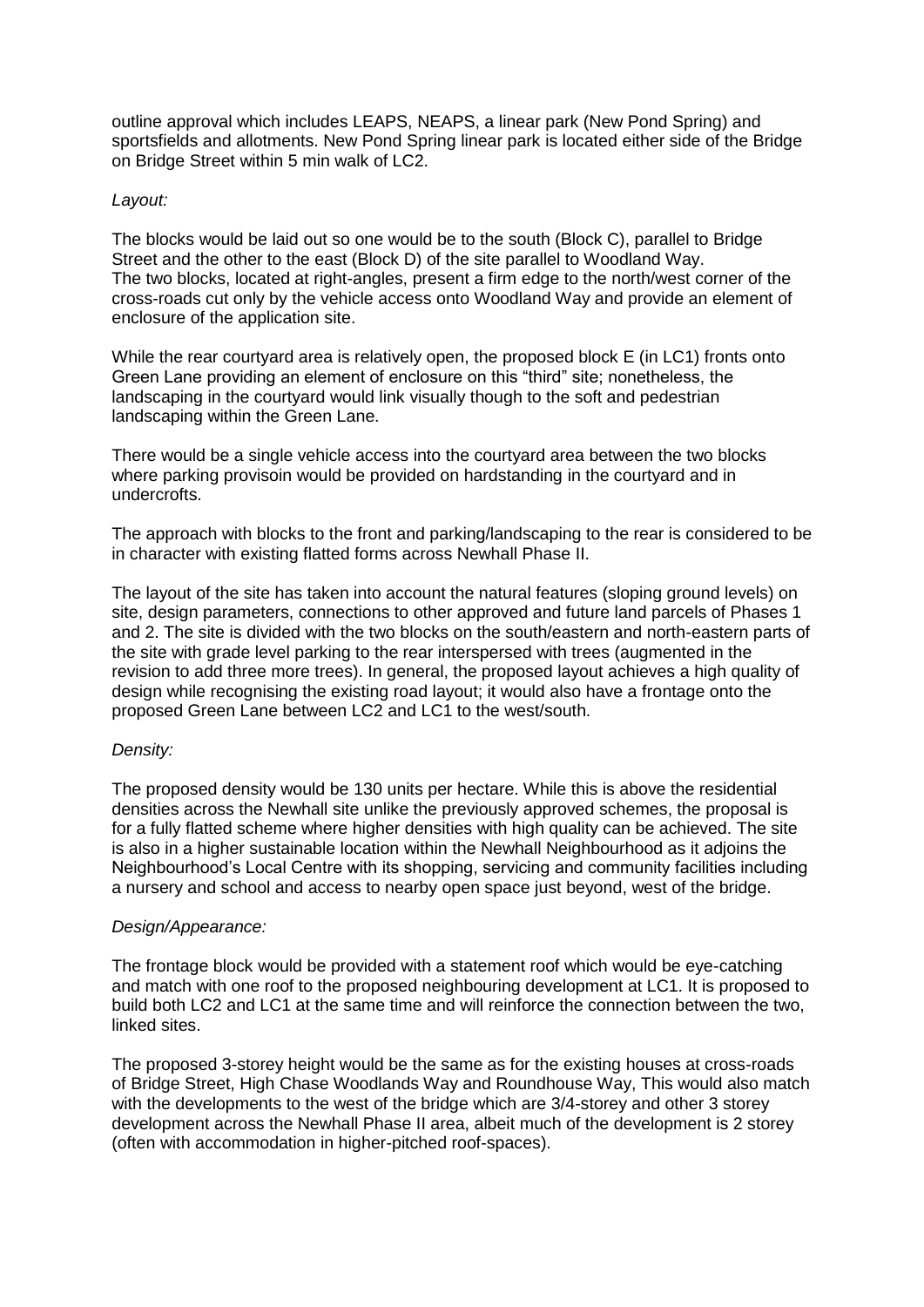The proposal would provide a reasonable degree of windows as is appropriate for residential development which would appear as glazed features in the otherwise solid walls of the buildings (as normal). Such fenestration, together with the proposed roof forms and material palate (which would accord with the approved Newhall Palate) would be appropriate to the flatted block arrangements reflecting the characteristic modern architectural approach which is evident across the whole of the Newhall Phase II development.

The frontage block onto Bridge Street would have a live/work unit to the ground floor with other residential units with bin/cycle storage at that level with two floors of residential units above and the side block onto Woodland Way would be similarly provided.

Apart from the live/work unit which would have a customer door to the street, here would be the main residential entrance and bin/cycle stores at ground floor level with no individual front doors to ground floor flats fronting onto Bridge Street. While Policy PL1 would normally require activity to the front of dwellings, the lack of front doors in flatted development is not unusual, particularly where cycle storage is provided communally and access to this would be located from internal corridors. The design is however considered acceptable due to the live work unit being on the frontage onto Bridge Street and from the activity generally relating to the frontage commercial units in the adjoining LC1 area and in association with people accessing/using the adjoining school, the Green Lane, day nursery and community halls.

Woodland Way is a side street where it would be expected that there would be a quieter residential environment and front doors are provided for access to the ground floor units facing housing on the opposite side of the road.

It is considered that a high standard of design is presented and continues the contemporary design approach of both Newhall Phase 1 and Phase 2. According to the submitted Design and Access Statement and the Material Strategy, the same palette of materials would be used for the scheme, which is in line with the Design Guidance of the outline consent. The scheme has also incorporated the design principles of the Harlow Design Guide (2011) such as providing shared and private amenity space (balconies). Together with the provision of landscaping along the site boundaries/to Green Lane, it is considered that the development would positively contribute to the streetscene.

The buildings would be located at right angles to each other with the southern block and eastern blocks being separated by the access into the parking area. There would be no back to back situations and separation distances between residential properties are considered to be acceptable to avoid direct overlooking. It is not considered that any unreasonable overlooking or inter-looking will result. It is not considered that the north-eastern block would be unduly over-shadowed by the south-eastern block.

65% of the flats would be dual aspect which is considered to provide a reasonable standard to the 2-bedroom units and the majority of the single-aspect flats would be south-facing. The 4 that would be north-facing would have balconies and overlook the landscaped courtyard/parking area and have views of the wooded area to the north of the application site beyond the single-storey day nursery. It is considered on balance that the provision of a limited no. of single-aspect flats here would not be considered to provide a poor standard of design.

It is considered that the proposed layout would be acceptable in respect of the proposed level of residential amenities of the future occupiers.

It is considered that the design, layout, scale, density and appearance of the proposed development represents a high standard of design which would be in character with other new development in the Newhall Phase II area and accords with the provisions of Policies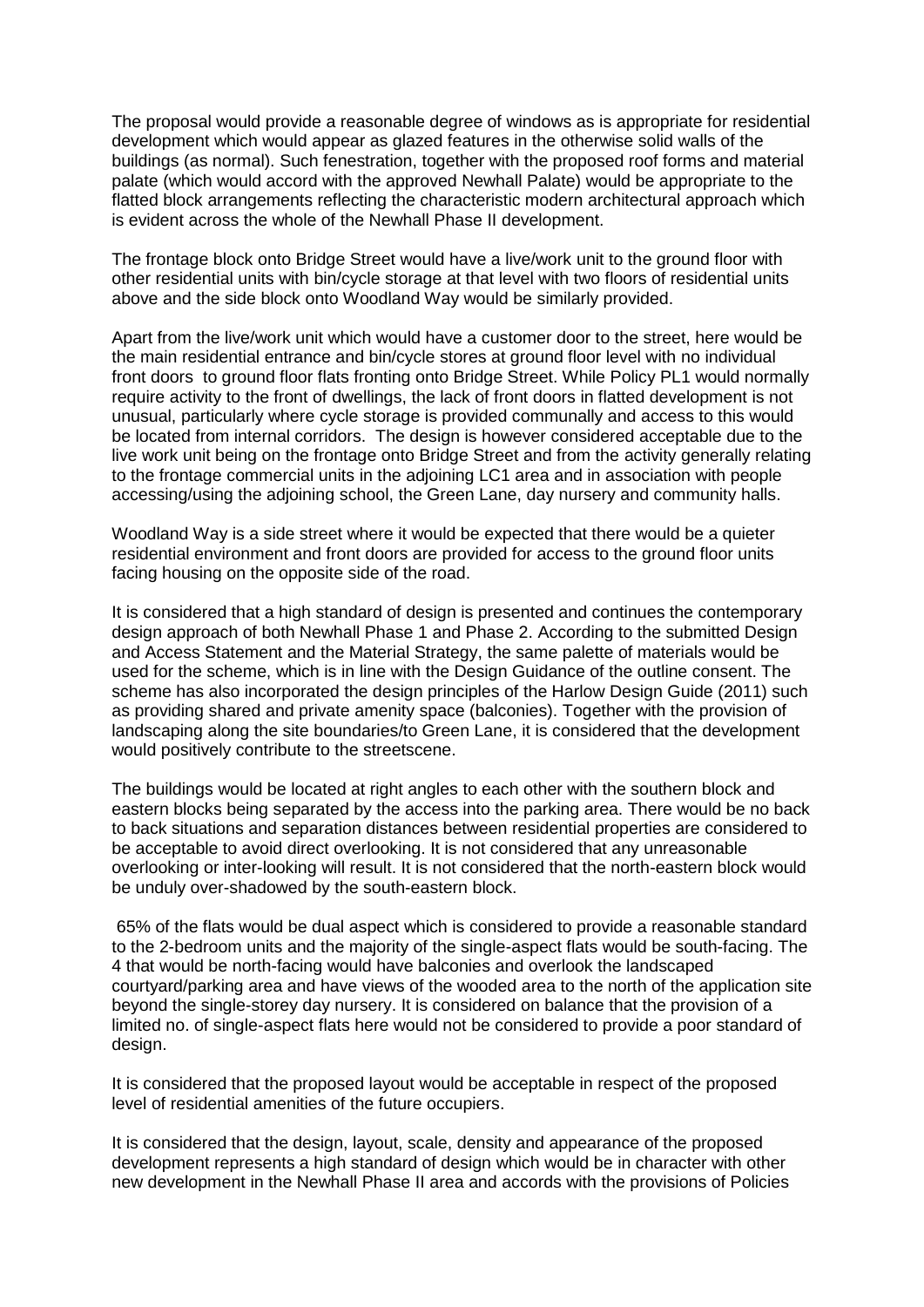PL1, PL2, H3 and H6 of the Harlow Local Development Plan (2020) as well as the design principles of Harlow Design Guide (2011) and emerging Harlow Design Guide Addendum (2021).

## **Impact on the setting of the nearby Listed Building**

The application site lies to the north of a Listed Building, The Round House (Grade II). At the outline stage, the only concern raised was that any consideration at reserved matters stage should take into consideration the impact of any scheme on the Listed Building and its setting. There was no "exclusion area" agreed, nor was there any suggestion as to what area may be considered to form the setting for the Listed Building.

The Conservation/Heritage Officer indicates that the proposal would appear in the backdrop of views of The Round House, a Grade II Listed Building, located along Round House Way and that it should be relocated so that it is not visible as it would result in "*less than substantial"* harm to the setting of The Round House.

The application site is located to the western end of Round House Way at its junction with The Chase/Bridge Street and Woodland Way. Nonetheless, the proposed 3-storey block fronting onto Bridge Street would be visible as a vista feature from the Listed Building. While this would be the case, there are numerous dwellings both constructed and approved (Sector V) which are significantly closer to The Round House and the two-storey high school buildings on the opposite side of Bridge Street, closer to the Listed Building would partially obscure the, albeit 3-storey, block. The block would be of modern design with an unusual pitched/valleyed roof; given the significant distance away, it is considered that while it would be visible in the views of and from The Round House from the east that it would not compete with it such that the harm to The Round House or its setting as a result of this proposal would be particularly limited.

The Round House is Grade II Listed and it is considered that "*less than substantial harm"* would occur to its setting. On this basis, in line with the NPPF (paragraphs 202 and 203), the public benefits of the proposal have to be considered. The impact first needs to be assessed in relation to Policy PL12 of HLDP (Dec 2020) which indicates that the impact on a Listed Builidng will be assessed based on the following criteria:

(a) the impact of development on the character, appearance, or any other aspect of the significance of the asset or its setting;

(b) the design quality of the development and the extent to which it safeguards and harmonises with the period, style, materials and detailing of the asset (including scale, form, massing, height, elevation, detailed design, layout and distinctive features);

(c) the extent to which the development is sympathetically integrated within the area and any distinctive features (including its setting in relation to the surrounding area, other buildings, structures and wider vistas and views);

(d) the extent to which the development would enhance, or better reveal, the significance of the heritage asset; and

(e) any public benefits of the development

The Round House is located within a wide curtilage which is significantly larger than proposed residential curtilages and has hedges to its northern/eastern and western boundaries with a small wooded area to the south.

The Round House is located, at 130 m, some distance away from the nearest point of the application site, beyond the school. New housing development of upto 3 storeys has already been constructed and development to the northern side of Round House Way to the south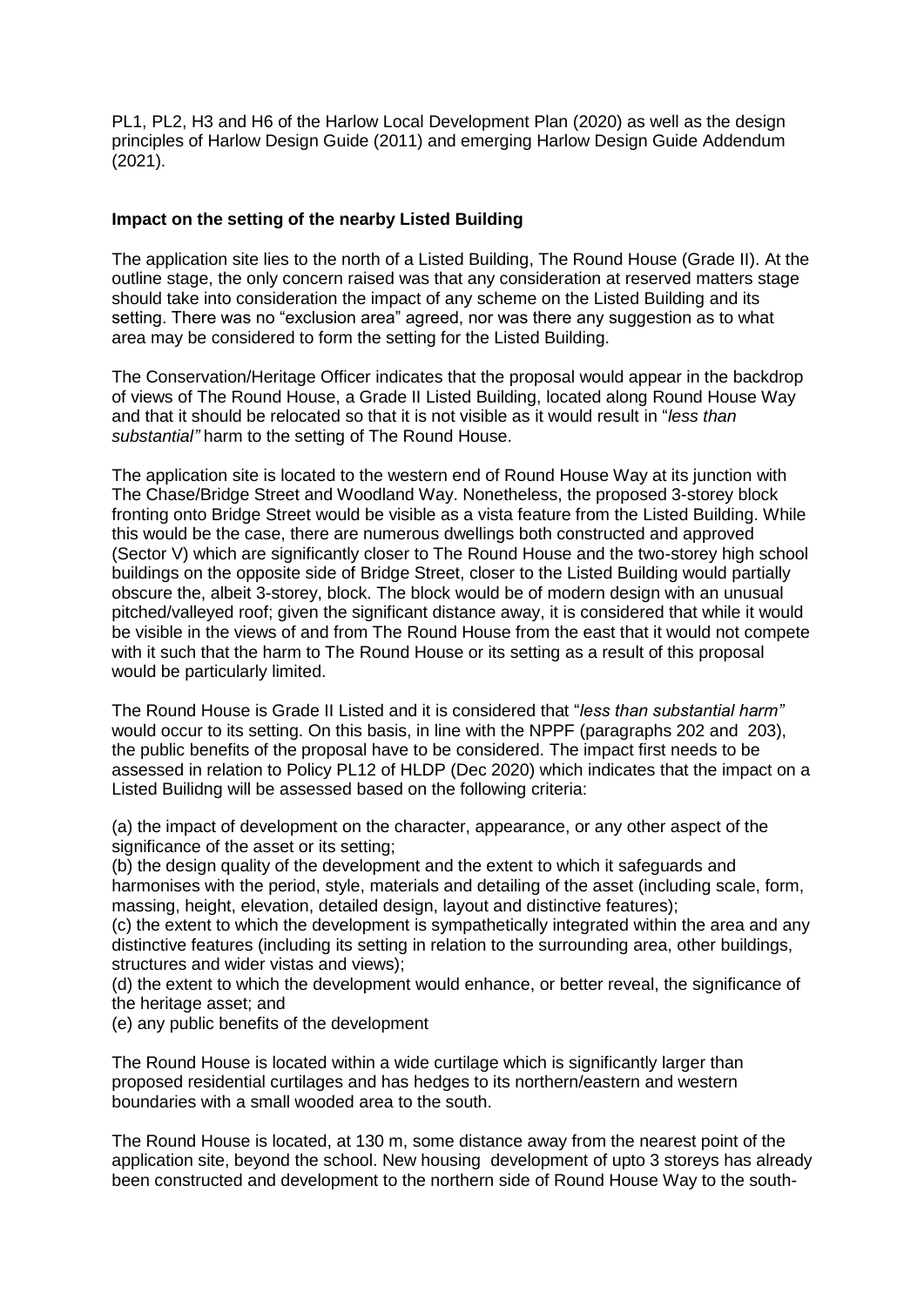east of the application site, directly to the north of the Round House on the opposite side of Rose Crescent, with a half-moon amenity area providing an element of separation beyond Round House Way and development of 49 houses has been approved directly to the southeast of the Round House (Sector V) just across a two-way road (around 9m away)

While it is recognised that this particular Listed Building would be surrounded by new housing, including on the application site. Views from windows in a Listed Building of new development is not of itself a reason to refuse new development, bearing in mind that Listed Buildings in built-up areas often do not have large landscaped areas around them, even where they may have been in a rural area when originally built. In any event, it is not the rural landscape that makes the building worthy of its Listed Status.

Notwithstanding, it is accepted that new development on site would be located such that it would sit in part in the backdrop to the Round House in views from the east/south-east.

The proposed development, like other modern development within Newhall would not harmonise with or otherwise be in character with the Listed Building. Nonetheless, the residential development is being provided in order to meet the house numbers for the tranche originally allocated and approved within the outline scheme and the outline scheme allowed for new development, of which all new development coming forward does not harmonise with the Listed Building The scheme has been brought forward in line with the outline approval and as modern housing on a 2,300 dwelling estate, while it is expected to provide a high quality of design and layout is not expected to match the Listed Building by way of character and appearance. It is considered that the proposed modern buildings on this application site are in character with existing new housing development on Newhall and, as such, that it appears as in juxtaposition to the original rural character of Round House. Given that this site is significantly further away from The Round House (130m) compared with existing and already approved development (as little as 9m away), it is considered that the harm identified to the setting of the Listed Asset is minimal.

The proposed development would not interfere in longer distance views from the west/northwest of the Listed Building from the west along RoundHouse Way and Woodland Way.

The public benefits of the scheme also include 30.8% affordable housing which would slightly exceed the target in Policy H8 Given that most tranches across Newhall Phase II provide the minimum of around 15% (which is the minimum allowed in the outline's Legal Agreement), this is considered at twice this, to be a significant public benefit.

The public benefits arising from the proposal are that 26 new dwellings would be erected for use by market purchasers as well as 8 being for affordable housing. During construction, employment will be provided and following construction the houses will meet the urgent need to provide housing as identified in the local housing needs assessments.

It is therefore considered that the scheme would result in significant public benefits which would outweigh the less than substantial harm identified. It is therefore considered that the proposal would therefore accord with heritage policy PL12 of the HLDP (2020) and the provisions of paragraphs 195 and 196 of the NPPF (2021).

### **Impact on Trees and other Landscaping**

The site is currently vacant with a vacant area to the west/south (LC1) and a few new trees and other vegetation outside the site boundaries. The applicant has submitted a Landscape Plan in support of the scheme.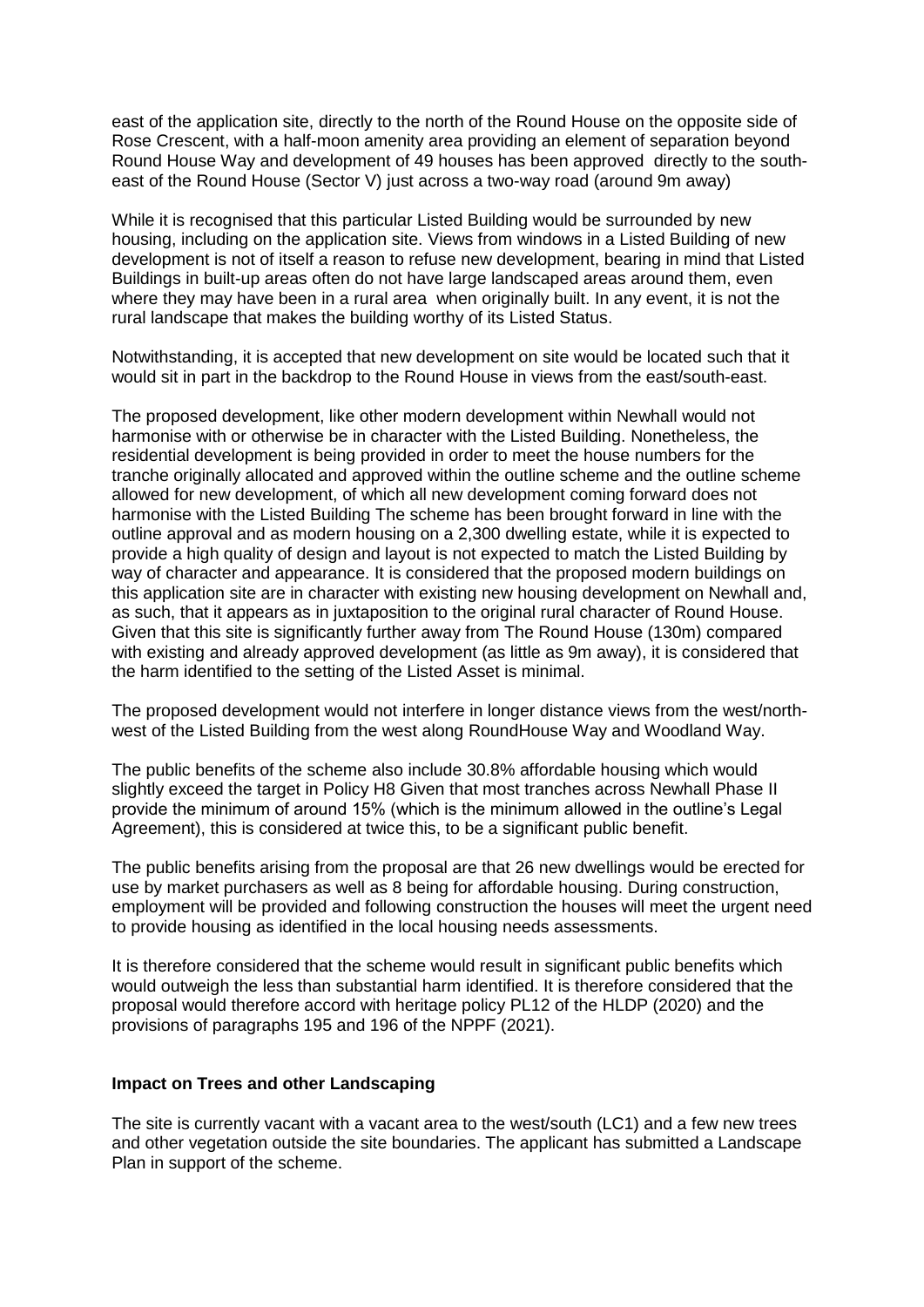The Council's Arboricultural Consultant originally raised some concerns that the AIA is slightly deficient in relation to existing trees and the applicants have responded increasing the number of trees by 3 in the parking area. Suitable conditions could be attached to any grant of planning permission to ensure the provision and maintenance of the trees proposed. In any event, Condition 7 of the outline consent requires submission of a detailed landscaping scheme. This condition would ensure that the amenity value of the site and its relationship with adjacent development and open countryside would not be adversely impacted on.

### **Impact on Amenity of Existing Residents**

In line with Policy PL2, Principle DG33 of the Harlow Design Guide (2011) indicates that new development should not result in undue harm to existing occupiers' residential amenities in respect of privacy/overlooking, overshadowing, noise etc.

The nearest properties to the site are the residential properties to the north and east in Woodland Way and High Chase. The site is vacant at the moment. Given that the application site's buildings would be located to the south/west of the existing properties, there would be some loss of amenity to the properties with elevations fronting onto Woodland Way on the opposite side of the public highway The reason for this is that where there is no development now, there will be 2 storey and 3 storey development on the opposite side of the public road (approx. 5m wide). While current levels of privacy, sunlight and daylight etc. for existing occupiers may be affected, , this is a normal arrangement with buildings facing each other either side of a highway. Bearing in mind that both sets of dwellings were envisaged by the outline approval/Masterplan for Newhall Phase II, it is not considered that there would be any significant loss of existing residential amenities due to the proposed development.

Some disruption may be experienced during the construction phase, however, this is to be expected from any development and will only be temporary in nature. Condition 11 of the outline consent restricts the construction hours and Condition 15 requires the use of wheel washing equipment to ensure that the construction works do not prejudice the amenity of neighbouring residents.

The landscaping strategy with trees and hedging to the rear and road frontages will improve the landscape value of the area and enhance the visual amenity.

It is therefore not considered that the proposal would give rise to unreasonable harm to existing residents and, as such would accord with Policy PL2 of the HLDP (2020) and the Harlow Design Guide SPD.

### **Access, Parking and Highway Safety Concerns**

The main access points to/from London Road (via Round House Way), connections with the wider area and circulatory routes throughout Newhall Phase 2 were assessed and fixed by the outline consent. The traffic and highway safety impacts of the development were also assessed at outline application stage. The impacts were considered to be acceptable, subject to conditions requiring additional information/details to be implemented.

The internal road and the design of accesses and junctions to London Road itself were considered acceptable by the Highway Authority under Application No. HW/REM/17/00225, as were those to Roundhouse Way and Spine Road.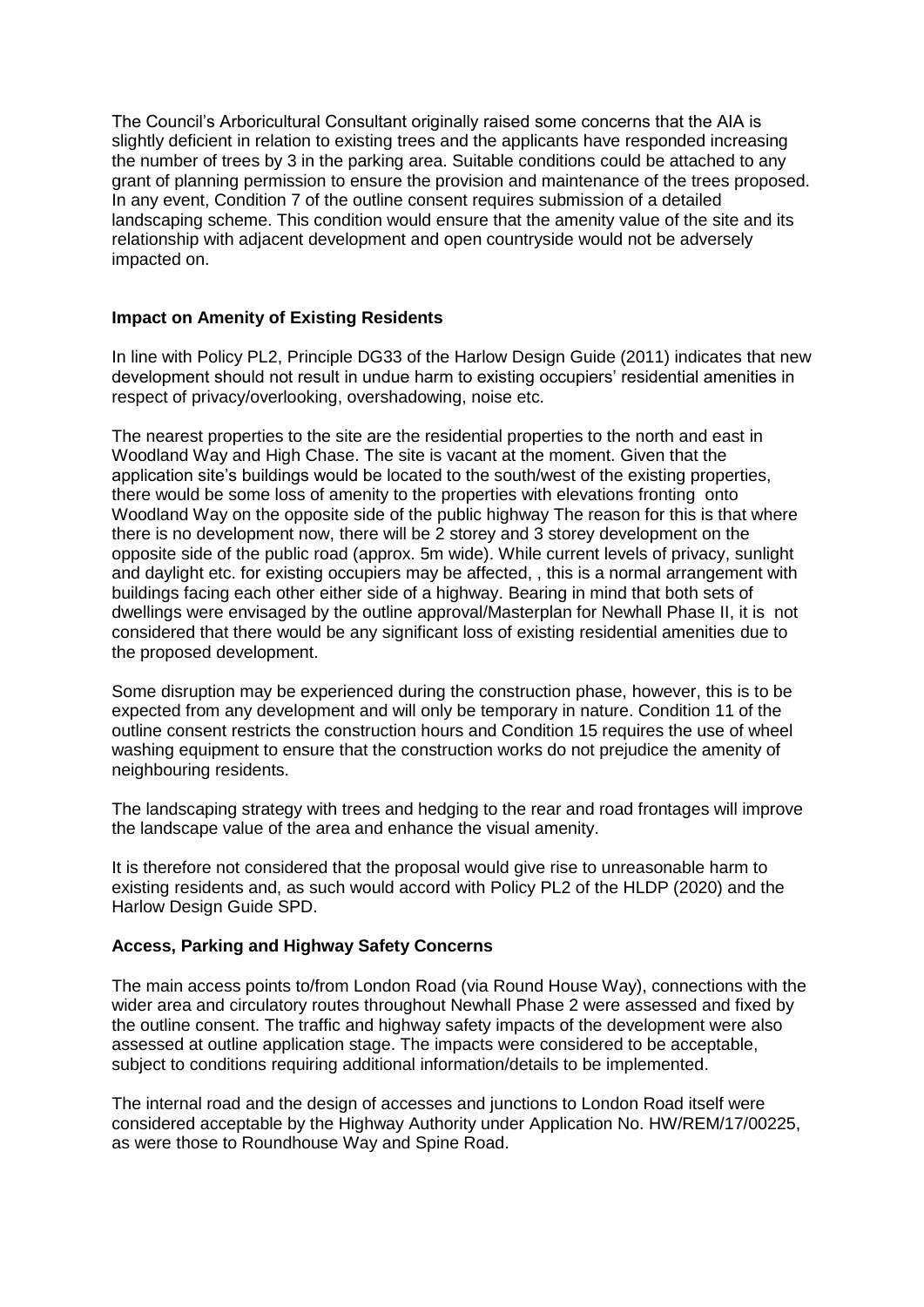The proposal would not have any new roads as the two blocks would front onto existing roads, Bridge Street and Woodland Way; although new footpaths would be provided to them. A new vehicle access would be provided to Woodland Way to access the courtyard car park.

No large vehicles would need to enter the site as refuse lorries and other servicing vehicles would be able to do so from the existing roads. The proposed footpaths would provide good connectivity within the site and the wider area.

## **Parking**

Policies IN1-IN3 of the HLDP (2020) seek to achieve a modal shift of 60% of trips being noncar based. This means that car parking provision should relate to the size of house and whether the site is accessible now and is likely to be accessible to public transport.

The Essex Car Parking Standards state: "For main urban areas a reduction to the vehicle parking standard may be considered, particularly for residential development. Main urban areas are defined as those having frequent and extensive public transport and cycling and walking links, accessing education, healthcare, food shopping and employment (paragraph  $2.5.1$ "

A Car Parking Strategy Plan and a Cycle Storage Strategy Plan are submitted in support of the application. Parking is provided on a 1 space per dwelling basis with 26 spaces in total. This has enabled additional landscaping in the rear courtyard area to the benefit of future residents.

Given that the dwellings, of which 35 % are 1-bedroom and the remainder are all 2 bedroom, are provided in the mixed-use centre of the Phase I and Phase II parts of Newhall, close to shopping and other services with a nursery, school and community facilities on its boundaries, it is considered that this reduced number of parking spaces is commensurate with the high degree of access associated with the site's sustainable location.

Cycle storage for 26 cycles will be located in private areas to the ground floor of the two blocks with 4 cycle spaces for visitors in the Green Lane.

The overall parking provision (car and cycles) is generally in line with the adopted parking standards which allow for lower provision of cars and higher provision of cycles in sustainable locations, such as at LC2

Given that the proposed development results in a higher density of residential provision, limiting car parking provision also provides a benefit for occupiers in the resultant increased landscaping that is to be provided.

Policy IN3 states that "Development must provide electric vehicle charging points (EVCPs) in accordance with the latest Government guidance". A suitably-worded condition will be attached to any approval requiring the provison and retention of evc points.

A bus route through Newhall has been agreed in relation to the outline approval for Phase II Newhall. It will be provided in accordance with the relevant legal agreement.

Essex County Council Highway Authority have raised no objection to the scheme as it is not contrary to the Highway Authority's Development Management Policies (2011). Highway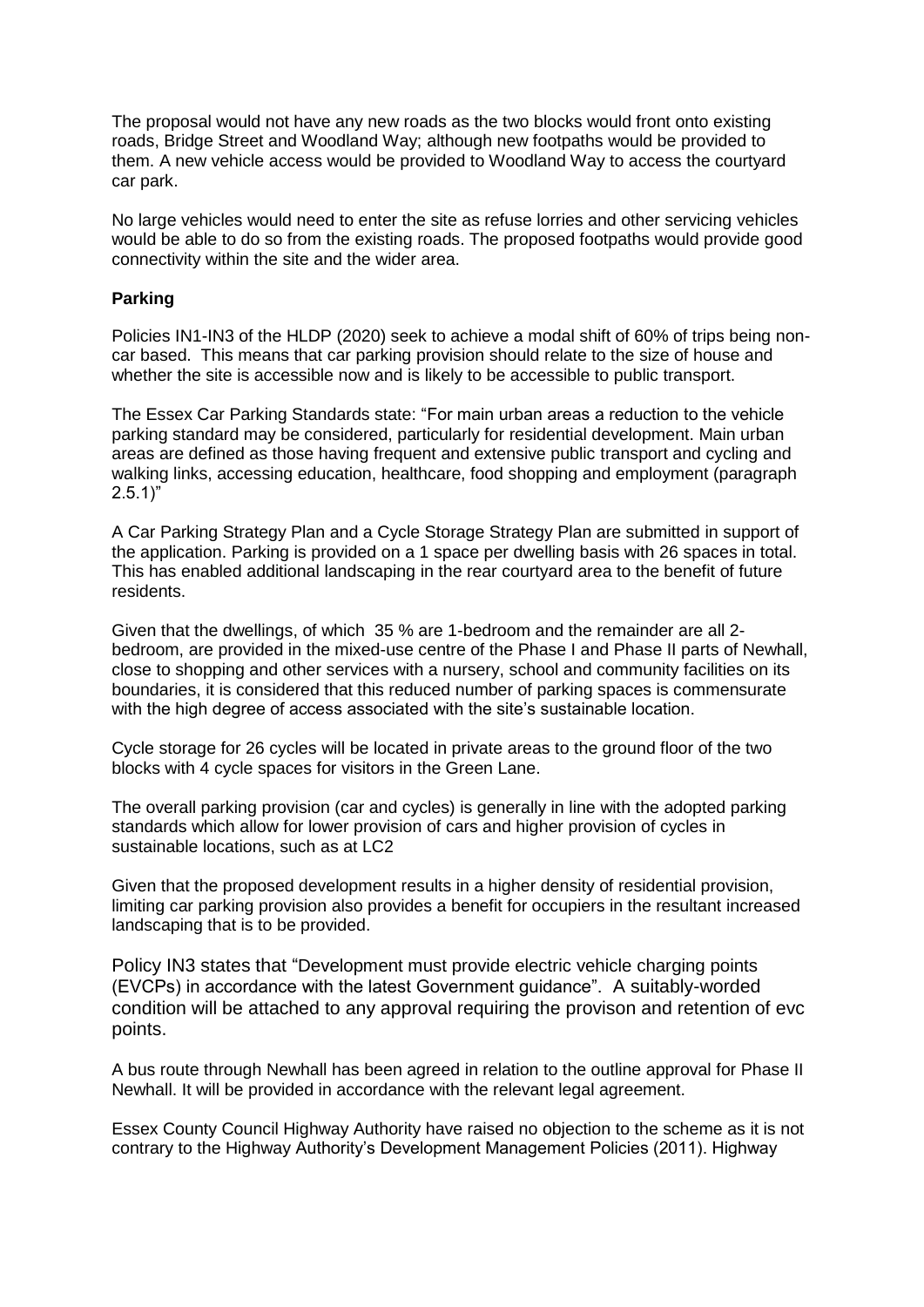details and pedestrian protection measures are reserved by Conditions 3 and 13 of the outline consent to ensure highway safety.

## **Affordable Housing**

Local Plan Policy H8 indicates that affordable housing should form a percentage of housing on major development sites with 30% being the target. This proposal provides 30.8% of affordable housing; 8 dwellings. The legal agreement (S106) attached to the outline scheme allows for a lower percentage of affordable housing (down to 15%; upto 40%) with an overall requirement that the Newhall Phase II scheme provides 33% affordable dwellings.

The Viability assessment submitted has been reviewed and it is noted that viability is limited to the degree that less than 15% affordable properties could be provided. For this 26 dwelling scheme, as has been accepted for other sites within Phase 2 of Newhall previously that 15% would be acceptable and in line with the legal agreement attached to the outline approval; the proposal would exceed meet this minimum at 30.8%.

The application proposes of the 26 dwellings that 8 would be provided as affordable dwellings (3 x 1-bed and 5 x 2-bed). 4 would be provided at affordable rent and the other 4 would be provided as intermediate forms of affordable housing.

The Harlow Design guide (2011) advises that affordable housing should be tenure blind and pepper-potted throughout the site. The affordable housing is provided within the block of flats to the rear of the main road, fronting onto Woodland Way. While not pepper-potted, as would be preferred, due to the provision of other phases of development, it is considered that the affordable housing provided in this scheme would not be viewed isolated in associated with the wider development.

The provision would be in line with the Legal Agreement which requires that no more than 50% of the affordable housing is provided across the Newhall Neighbourhood is provided for rent.

It is considered that the affordable housing provision is acceptable in line with Policy H8 of the HLDP (Dec 2020).

## **Unilateral Undertaking – Cross boundary works**

As some of the parking provision and landscaping works proposed for use by LC2 occupiers are in part within the adjoining LC1 land area, in order to ensure that LC2 is implemented together an appropriately, a Unilateral Undertaking (UU) is required under Section 106 of the Town and Country Planning Act 1990 (as amended). The applicants submitted a draft Unilateral Undertaking in which on Cross boundary works. This states:

"The Owner hereby covenants with the Council as follows:

- 1. to use Reasonable Endeavours to ensure the coordinated construction and delivery of the Permission and the Development to the reasonable satisfaction of the Council; and
- 2. following the Commencement of Development to keep the Council informed as to the construction and delivery programme for the associated Permission."

### **Other Contributions**

The applicants indicate in their submitted Planning Statement dated June 2020, that physical and financial contributions will be made (including contributions towards education and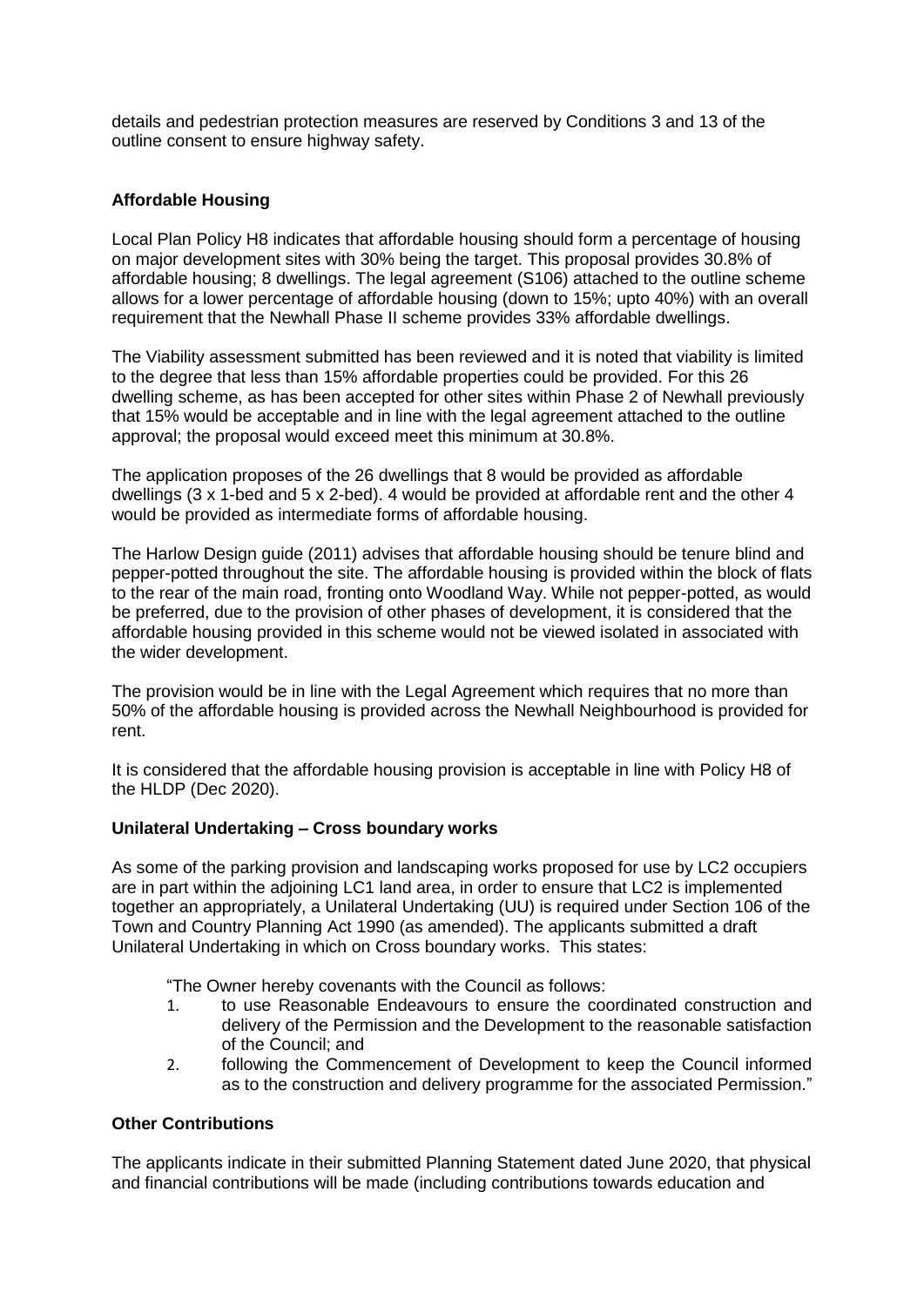transportation measures) within Phase 2 in accordance with the two Section 106 Agreements legal agreements for the Newhall Phase 2 development and that the subsequent developer will be responsible for the release payment as set out in the Deed of Variation.

Legal agreement S106 dated 21 June 2012 for affordable housing and other contributions, S106 are dated 21 June 2012 for education and transport and the Deed of Variation is dated 29 September 2014 under approval HW/PL/04/00302.

According to one of the June 2012 Agreements, education contributions are to be made in the form of the provision of schools. This is not linked specifically to this tranche of the development and the first school has already been constructed on the opposite side of Bridge Street to the application site. The Highway works were to include the provision of a new junction on the A414 with a link road and connection to London Road and access for high quality public transport to the Application site. Capacity improvements to the A414 junction were to be either by the developer of by the provision of a contribution to the County Council. Such works were to be completed before the occupation of the  $751<sup>st</sup>$  Unit (dwelling).

The S106 agreement also indicates that the provision of cycling and walking facilities should be made in accordance with the details shown on the Plan attached to the Agreement as Annexure 1.

Bus stop facilities were to be provided along the internal spine road. The bus service to start in January 2012 (or later – 12 months after implementation and maintained until completion of 2,000<sup>th</sup> residential unit); this has yet to be provided. Travel Packs are to be provided to the first occupiers of each residential unit.

The Masterplan map of 5/2010 (Drawing 887-036H) indicates that Bridge Street is a proposed bus route which lies outside the application site.

As this is a reserved matters approval application, no details are specifically required under this approval in relation to the education and transport commitments made in the legal agreements/Deed of Variation as they do not specifically impact on the matters to be determined at this stage. The education and other commitments, including provision of open space, are required to be implemented by the legal agreement itself.

### **Other matters:**

## **Flooding and SuDS**

A drainage strategy covering the site and wider remaining Phase II area was considered acceptable under approved Application HW/REM/17/00225. A foul and surface water drainage system including a new attenuation pond and detention basin will be provided as strategic infrastructure for the remaining parcels of Phase II. Details of drainage works on each tranche is required under Condition 9 of outline consent to ensure that adequate provision in made. Therefore, there are no significant concerns on flooding or drainage for the current application and additional conditions are not required.

## **Ecology**

Condition 18 of the outline consent requires an Ecological Management Plan outlining measures to protect flora, fauna and wildlife affected by the development within each phase to be submitted to and agreed in writing by the Local Planning Authority.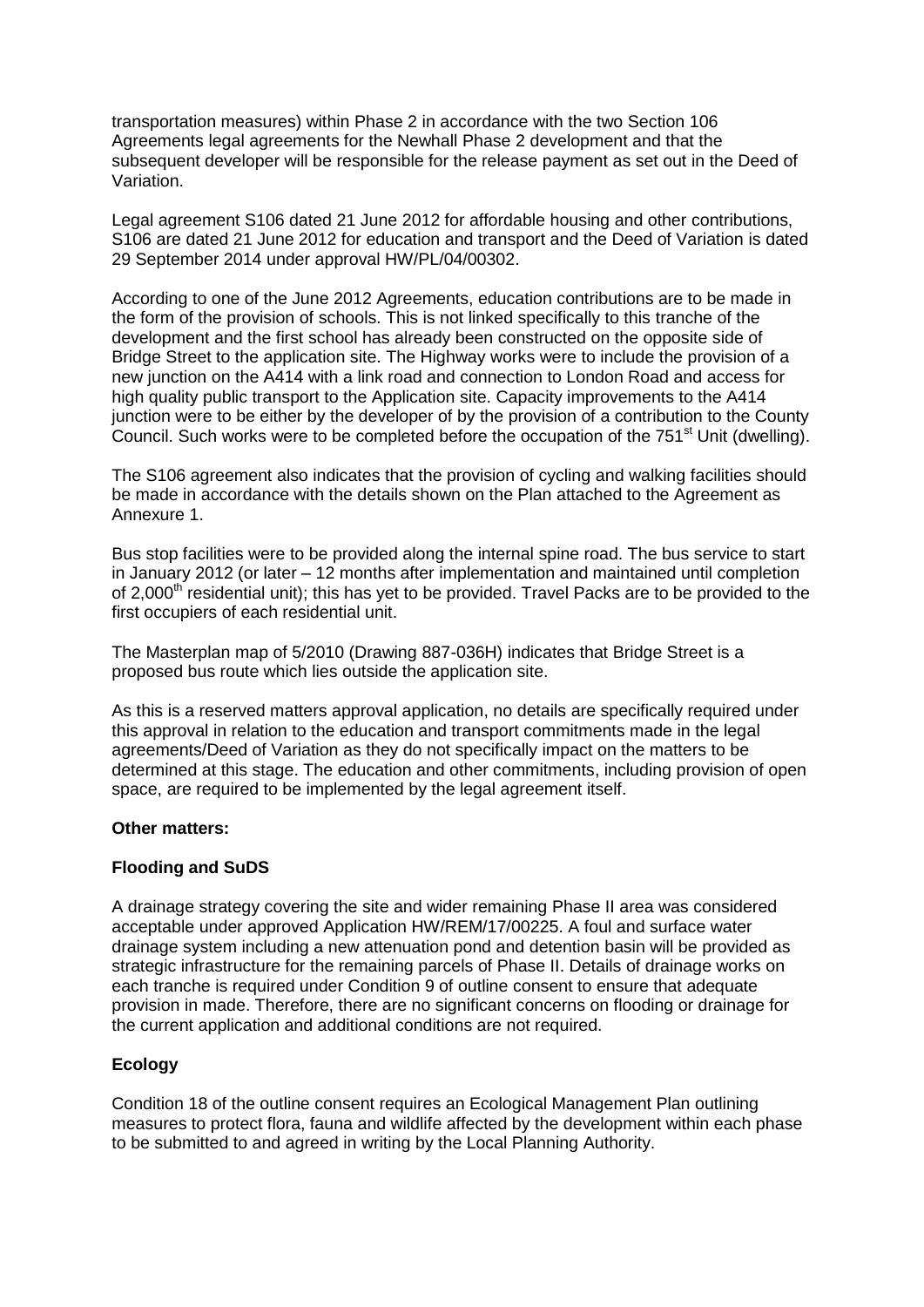The site is currently vacant and cleared awaiting development. While it could exist, it is unlikely that there is much existing ecology on site. The NPPF indicates that there should be a net biodiversity gain on site. The proposal would introduce new landacping, including trees in the courtyard and along the new Green Lane which will promote ecology and biodiversity. The Green Lane will link with the existing treed/stream area to the east/north of the application site beyond the day nursery development. The applicants have indicated a willingness to provide bat/bird boxes and a condition is attached to require the submission of details.

Natural England have been consulted on this reserved matters application and have indicated that they have no objections.

It is considered that there should be a net gain in biodiversity from the proposed landscaping measures and proposed boxes for protected species in accordance with the relevant paragraphs of the NPPF and Policy PL9 of the HLDP (Dec 2020)

## **Archaeology**

Condition 17 of the outline consent requires a written scheme of investigation and implementation of a programme of archaeological work, which has been discharged under Application No. HW/CND/17/00297. The Historic Environment Officer of Essex County Council has been consulted and confirmed that this application requires no further archaeological input.

### **Refuse**

Storage capacity will be provided in accordance with the Building Regulations. No residents will be required to walk more than 30m to reach a designated collection point.

The Street Scene Manager was consulted on the original scheme and raised an objection. The Refuse Strategy Plan has been amended. Further comments indicate that provided the path between the store and the road has a gradient of not more than one in 12, there is no dropped kerb and the space between the trees is at least 2 metres, then the revised plans are acceptable.

It is confirmed that these requirements are met and that the arrangements are therefore considered to be acceptable.

## **Equalities**

Section 149 of the Equality Act 2010, which came into force on 5th April 2011, imposes important duties on public authorities in the exercise of their functions, including a duty to have regard to the need to:

"(a) eliminate discrimination, harassment, victimisation and any other conduct that is prohibited by or under this Act;

(b) advance equality of opportunity between persons who share a relevant protected characteristic and persons who do not share it;

(c) foster good relations between persons who share a relevant protected characteristic and persons who do not share it."

For the purposes of this obligation the term "protected characteristic" includes:

- age;
- disability;
- gender reassignment;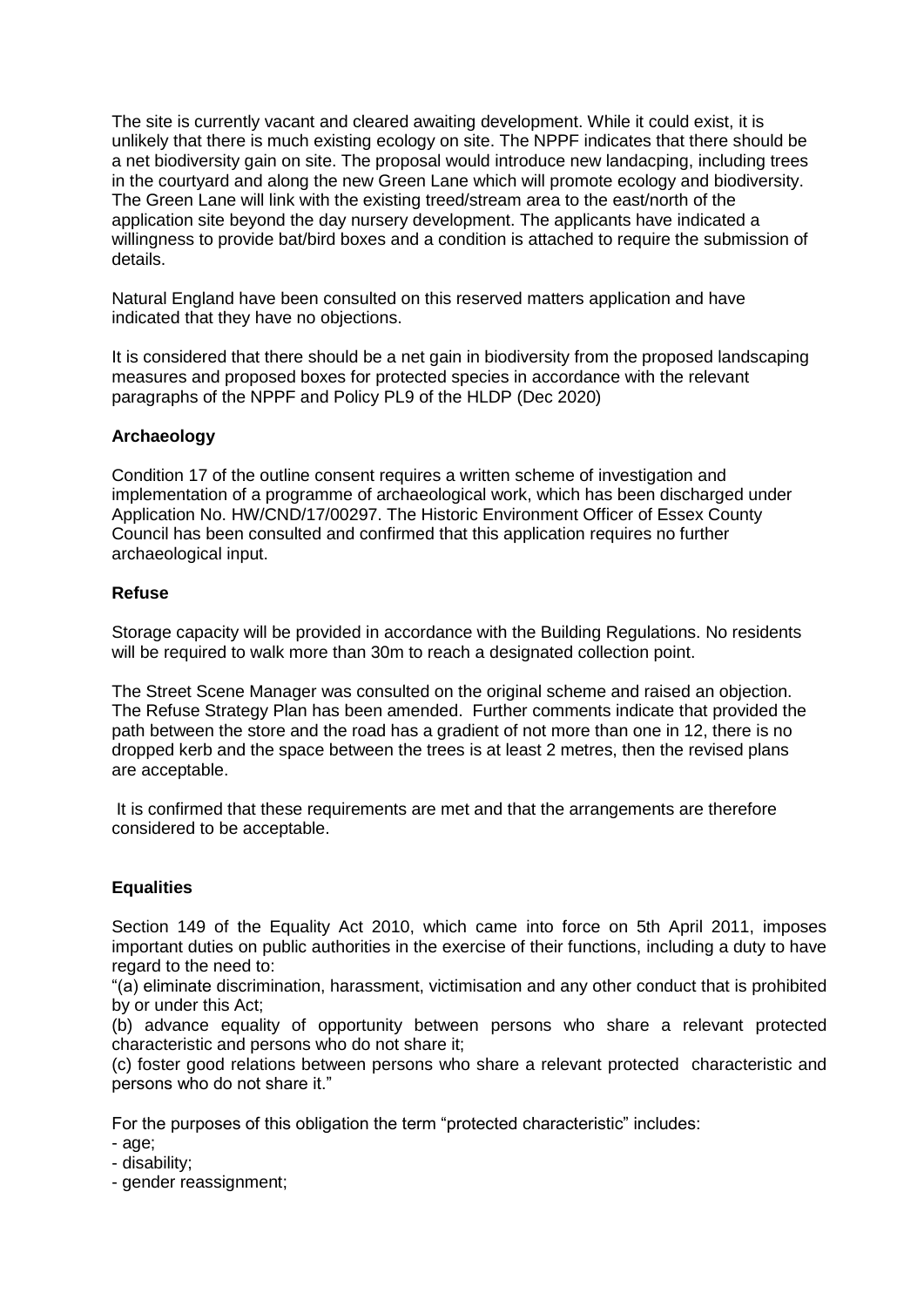- pregnancy and maternity;
- race;
- religion or belief;
- sex;
- sexual orientation.

The above duties require an authority to demonstrate that any decision it makes is reached "in a fair, transparent and accountable way, considering the needs and the rights of different members of the community and the duty applies to a local planning authority when determining a planning application.

Officers consider that the application does not give rise to any concerns in respect of the above.

## **CONCLUSIONS**

The reserved matters scheme is considered to promote high quality design and landscaping with no significant adverse impact on local amenity and no access, parking or highway safety concerns. The "less than substantial harm" to the setting of the nearby Listed Buildings - The Round House (Grade II) is considered to be outweighed by the public benefits of the scheme.

The access, scale, appearance, layout and landscaping of the proposed development are considered appropriate and satisfactory. It is considered to accord with national and local policies. Conditions imposed on the outline consent reserve a number of matters for later consideration and provide a mechanism for extra or amended details to be provided as necessary. The proposal is therefore recommended for approval, subject to conditions.

## **RECOMMENDATION**

### **Committee Members are recommended:**

- **to delegate to Officers to agree a Unilateral Undertaking (UU) in relation to cross-boundary works and, following the UU's signing/submission,**
- **to approve, subject to the following conditions:**
- 1 The external facing materials (including for windows and doors) to be used in the construction of the development hereby permitted shall be those materials specified on the plans submitted in relation to the development hereby permitted, unless alternative materials are proposed. REASON: In the interest of visual amenity and to accord with policy PL1 of the Harlow Local Plan (HLDP), July 2021.
- 2 No development shall take place, including any ground works or demolition, until a Construction Management Plan has been submitted to and approved in writing by the local planning authority. The approved Plan shall be adhered to throughout the construction period. The Plan shall provide for the following all clear of the highway: o Safe access into the site
	- o The parking of vehicles of site operatives and visitors
	- o Loading and unloading of plant and materials
	- o Storage of plant and materials used in constructing the development

Reason: To ensure that on-street parking of these vehicles in the adjoining streets does not occur and to ensure that loose materials and spoil are not brought out onto the highway in the interests of highway safety.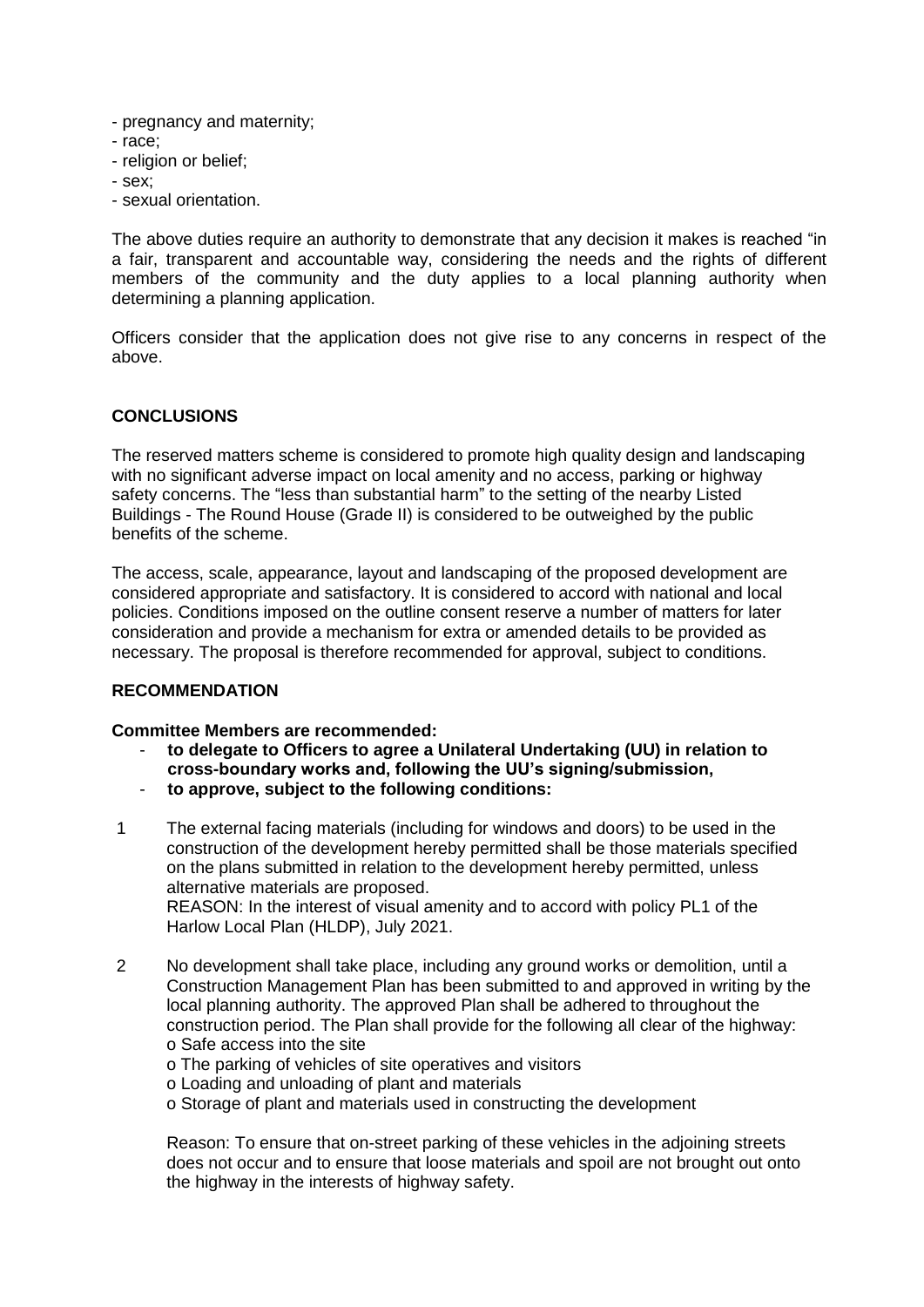REASON:

- 3 Prior to the first occupation of the development the access arrangements, vehicle/cycle parking and turning areas as indicated on the approved plans shall be provided, hard surfaced, sealed and marked out. The access, parking and turning areas shall be retained in perpetuity for their intended purpose. REASON: To ensure that appropriate access, parking and turning is provided.
- 4 All hard and soft landscape works shall be carried out in accordance with the approved details and to a reasonable standard in accordance with the relevant recommendations of appropriate British Standards. The works shall be carried out prior to the occupation of any part of the development unless otherwise agreed in writing with the Local Planning Authority. Any trees or plants that, within a period of five years after planting, are removed, die or become, in the opinion of the Local Planning Authority, seriously damaged or defective, shall be replaced as soon as is reasonably practicable with others of species, size and number as originally approved, unless the Local Planning Authority gives written consent to any variation. REASON: To ensure the provision, establishment and maintenance of a reasonable standard of landscape in accordance with the approved designs.
- 5 Details relevant to the safe retention and protection of trees within the Arboricultural Method Statement (AMS) submitted with this application will be undertaken in accordance with the approved details unless otherwise agreed by the Local Planning Authority. REASON: To ensure that damage to vegetation identified for retention is avoided and to comply with the duties indicated in Section 197 of the Town and Country Planning Act 1990 and with those policies of the Development Plan set out in the attached Informative.
- 6 Details of bird and bat boxes shall be submitted and, once approved in writing, shall be implemented prior to first occupation of the dwellings hereby permitted. REASON: To ensure that there is net biodivertisy gain from the proposal, in accordance with Policy PL9 of the Harlow Local Development Plan Dec, 2020)
- 7 Details of electric vehicle charging points shall be submitted and, once approved in writing, shall be implemented prior to first occupation of the dwellings hereby permitted. The evc points shall be retained thereafter. REASON: To ensure that , evc points are provided in accordance with Policy IN1 of the Harlow Local Development Plan Dec, 2020)
- 8 The development hereby permitted shall be carried out in accordance with the approved plans as shown listed in the table below.

## **REASON: For the avoidance of doubt and in the interests of proper planning.**

| <b>Plan Reference</b>                 | <b>Version No.</b> | <b>Plan Type</b>          | <b>Date Received</b> |
|---------------------------------------|--------------------|---------------------------|----------------------|
| NHH-PRP-A01Z-<br>ZZ-DR-A-RM-<br>.0200 | $- -$              | Site Location Plan        | 24.06.2021           |
| NHH-PRP-A01Z-<br>ZZ-DR-A-RM-<br>0201  |                    | <b>Existing Site Plan</b> | 24.06.2021           |
| NHH-PRP-A01Z-                         | Rev P03            | Proposed Site Plan        | 22.10.2021           |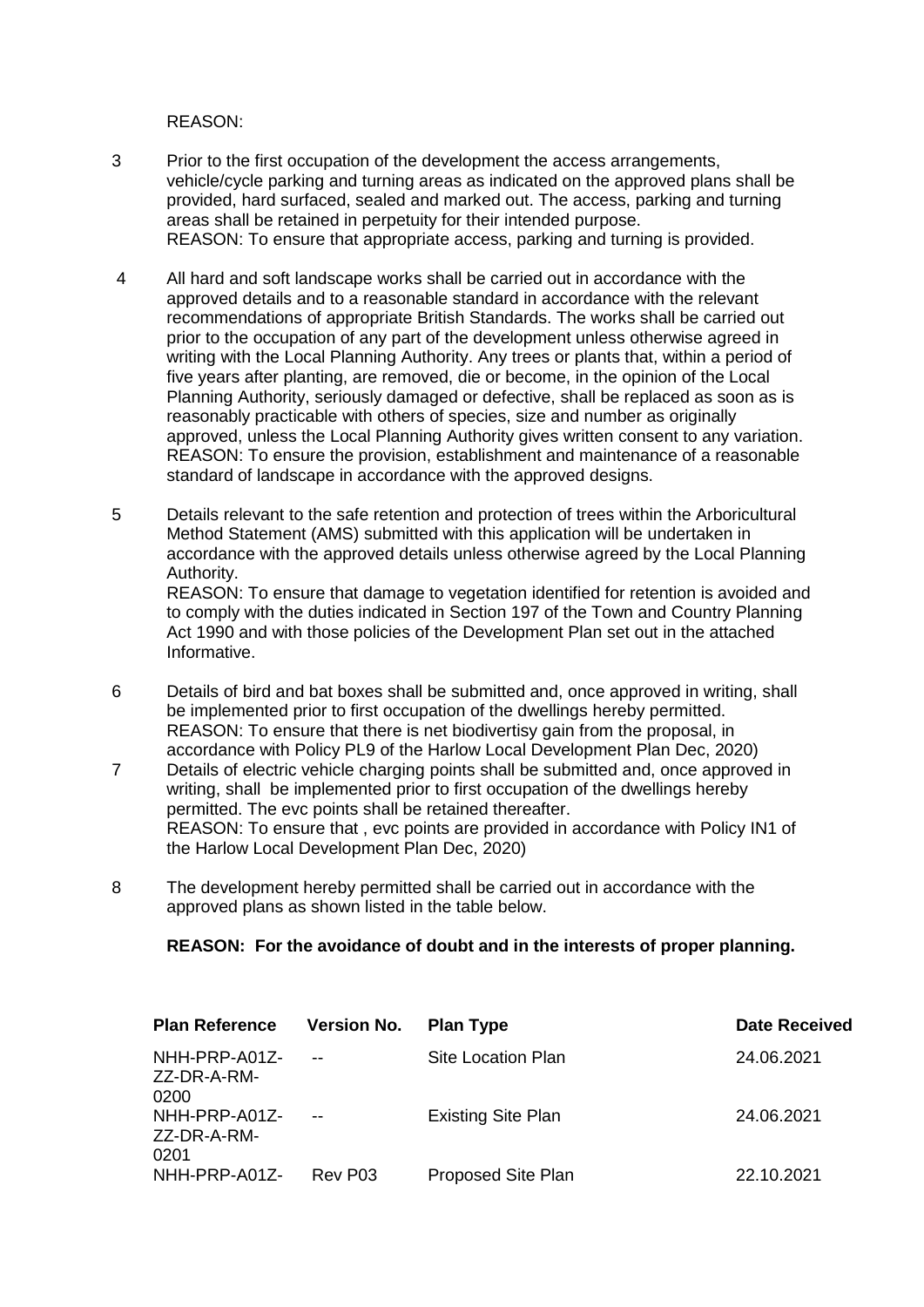| ZZ-DR-A-RM-                          |                                            |                               |            |
|--------------------------------------|--------------------------------------------|-------------------------------|------------|
| 0202                                 |                                            |                               |            |
| NHH-PRP-A01Z-<br>ZZ-DR-A-RM-<br>2000 | Rev P03<br><b>Ground Floor</b>             | <b>Site Plan</b>              | 22.10.2021 |
| NHH-PRP-A01Z-                        | Rev P02                                    | <b>Site Plan</b>              | 24.06.2021 |
| ZZ-DR-A-RM-<br>2001                  | Level 1                                    |                               |            |
| NHH-PRP-A01Z-                        | Rev P02                                    | <b>Site Plan</b>              | 24.06.2021 |
| ZZ-DR-A-RM-<br>2002                  | Level <sub>2</sub>                         |                               |            |
| NHH-PRP-A01Z-                        | Rev P02                                    | <b>Site Plan</b>              | 24.06.2021 |
| ZZ-DR-A-RM-<br>2003                  | Roof Level                                 |                               |            |
| NHH-PRP-A01Z-<br>ZZ-DR-A-RM-         | Rev P03                                    | <b>Cycle Store Details</b>    | 22.10.2021 |
| 2011                                 |                                            |                               |            |
| NHH-PRP-A01Z-<br>ZZ-DR-A-RM-<br>2201 | Rev P01<br>1B <sub>2</sub> P<br>Affordable | <b>Proposed Floor Plans</b>   | 24.06.2021 |
|                                      |                                            |                               |            |
| NHH-PRP-A01Z-<br>ZZ-DR-A-RM-<br>2010 | Rev P03                                    | Parking Plan                  | 22.10.2021 |
| NHH-PRP-A01Z-                        | Rev P03                                    | <b>Refuse Plan</b>            | 22.10.2021 |
| ZZ-DR-A-RM-<br>2020                  |                                            |                               |            |
| NHH-PRP-A01Z-                        | Rev P03                                    | <b>Tenure Plan</b>            | 22.10.2021 |
| ZZ-DR-A-RM-<br>2030                  | <b>Ground Floor</b>                        |                               |            |
| NHH-PRP-A01Z-                        | Rev P03                                    | <b>Tenure Plan</b>            | 28.10.2021 |
| ZZ-DR-A-RM-<br>2031                  | Level 1                                    |                               |            |
| NHH-PRP-A01Z-                        | Rev P03                                    | <b>Tenure Plan</b>            | 28.10.2021 |
| ZZ-DR-A-RM-<br>2032                  | Level <sub>2</sub>                         |                               |            |
| NHH-PRP-A01Z-<br>ZZ-DR-A-RM-<br>2050 | Rev P02                                    | <b>Site Elevations</b>        | 22.10.2021 |
| NHH-PRP-A01Z-                        | <b>Block C Grd</b>                         | General Arrangement           | 22.10.2021 |
| ZZ-DR-A-RM-<br>2100 Rev P03          | & Lvel 1                                   |                               |            |
| NHH-PRP-A01Z-                        | <b>Block C Lvel</b>                        | <b>General Arrangement</b>    | 24.06.2021 |
| ZZ-DR-A-RM-<br>2101                  | 2 & Roof                                   |                               |            |
| NHH-PRP-A01Z-                        | Rev P02                                    | <b>Proposed Elevations</b>    | 22.10.2021 |
| ZZ-DR-A-RM-<br>2102                  | <b>Block C</b>                             |                               |            |
| NHH-PRP-A01Z-                        | Rev P02                                    | Proposed Floor and Elevations | 22.10.2021 |
| ZZ-DR-A-RM-<br>2103                  | <b>Block D</b>                             |                               |            |
| NHH-PRP-A01Z-                        | Rev P01                                    | <b>Proposed Floor Plans</b>   | 24.06.2021 |
| ZZ-DR-A-RM-<br>2200                  | <b>1B2P Private</b>                        |                               |            |
| NHH-PRP-A01Z-<br>ZZ-DR-A-RM-         | 1B <sub>2</sub> P<br>Private Live-         | <b>Proposed Floor Plans</b>   | 24.06.2021 |
|                                      |                                            |                               |            |